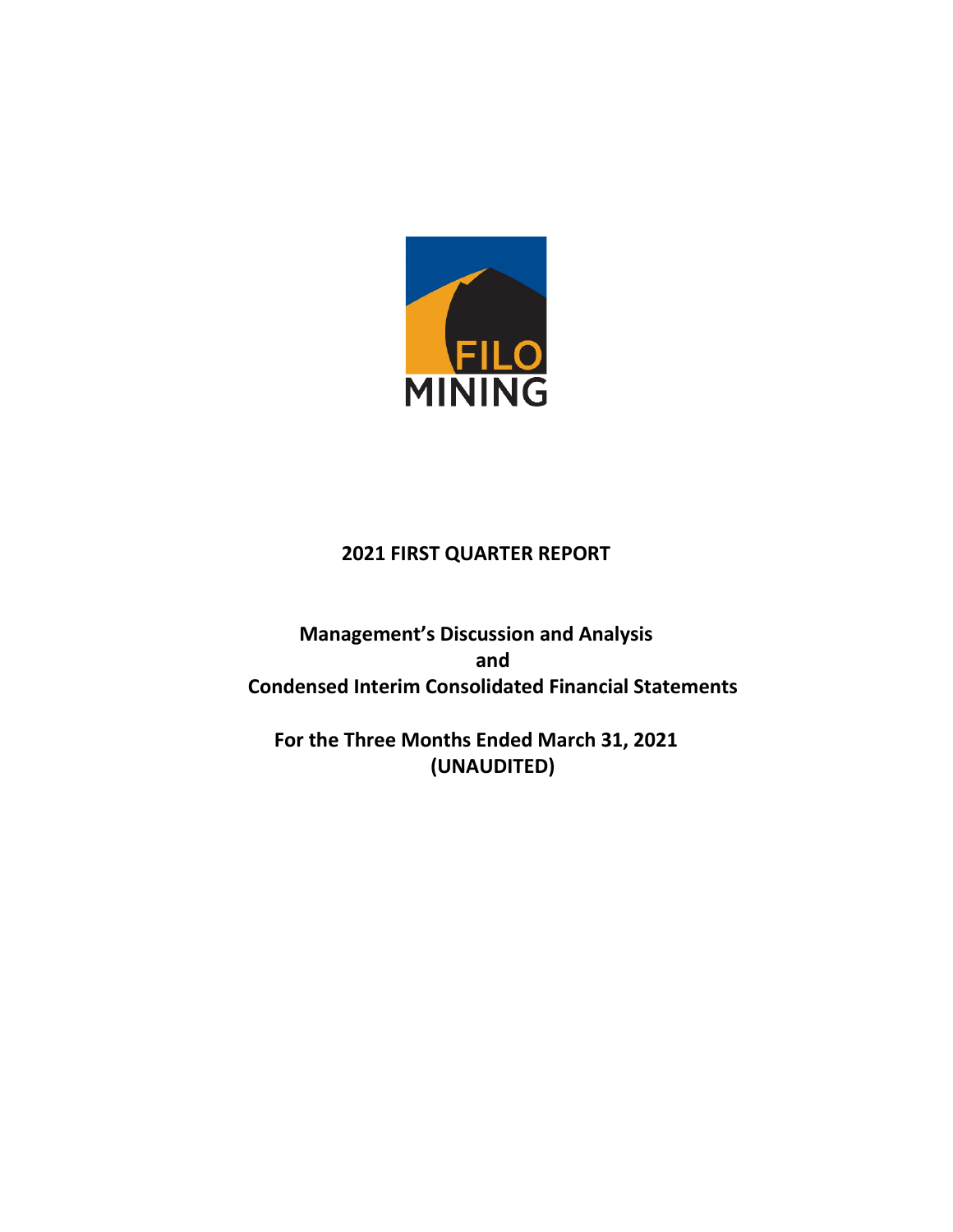#### FILO MINING CORP. MANAGEMENT'S DISCUSSION AND ANALYSIS THREE MONTHS ENDED MARCH 31, 2021 (Amounts in Canadian Dollars unless otherwise indicated)

The following management's discussion and analysis ("MD&A") of Filo Mining Corp. ("Filo Mining" or the "Company") should be read in conjunction with the unaudited condensed interim consolidated financial statements for the three months ended March 31, 2021 and related notes therein. The financial information in this MD&A is reported in Canadian dollars unless otherwise indicated and is partly derived from the Company's condensed interim consolidated financial statements prepared in accordance with International Financial Reporting Standards ("IFRS") as issued by the International Accounting Standards Board, applicable to the preparation of interim financial statements, including IAS 34, *Interim Financial Reporting*. The effective date of this MD&A is May 6, 2021. Additional information about the Company and its business activities is available on SEDAR at www.sedar.com and the Company's website www.filo-mining.com.

Some of the statements in this MD&A are forward-looking statements that are subject to risk factors set out in the cautionary note contained herein.

# CORE BUSINESS

Filo Mining is a mineral exploration company, focused on its 100% controlled Filo del Sol Project which is comprised of two adjacent land holdings: the Filo del Sol Property located in San Juan Province, Argentina, and the Tamberias Property, located in Region III, Chile. The Filo del Sol Project ("Filo del Sol") is located between the prolific Maricunga and El Indio gold belts, two major mineralized trends that contain such deposits as Caspiche, La Coipa, Veladero, and El Indio. The region is a stable mining jurisdiction and hosts a number of large-scale mining operations. The project area is covered under the Mining Integration and Complementation Treaty between Chile and Argentina, which provides the framework for the development of cross border mining projects.

The Company has completed a pre-feasibility study ("PFS") on the Filo del Sol Project, with an effective date of January 13, 2019, which demonstrated the project's robust economic potential. The PFS, which was based only on the oxide portion of the current Mineral Resource and used prices of US\$3.00/lb copper, US\$1,300/oz gold, and US\$20/oz silver, yielded an after-tax net present value ("NPV") of US\$1.28 billion at a discount rate of 8%, and generated an internal rate of return of 23%. Positive valuations were also maintained across a wide range of sensitivities on key assumptions.

**Category** Tonnes (millions) Cu (%) Au  $(g/t)$ Ag (g/t) Lbs Cu (billions) Oz Au (millions) Oz Ag (millions) Mineral Resource Indicated | 425.1 | 0.33 | 0.32 | 10.7 | 3.1 | 4.4 | 146.9 Inferred | 175.1 | 0.27 | 0.33 | 6.2 | 1.1 | 1.8 | 34.8 Mineral Reserve Proven - - - - - - - Probable | 259.1 | 0.39 | 0.33 | 15.1 | 2.2 | 2.8 | 126.0

The Company's most recent Mineral Resource and Mineral Reserve statement for the Filo del Sol Project is shown below.

The Filo del Sol Project continues to hold significant exploration potential, as the Mineral Resource remains completely open to expansion at depth and laterally to the north, east and south. The Company's Mineral Resource estimate is inclusive of the Mineral Reserve estimate as set forth above.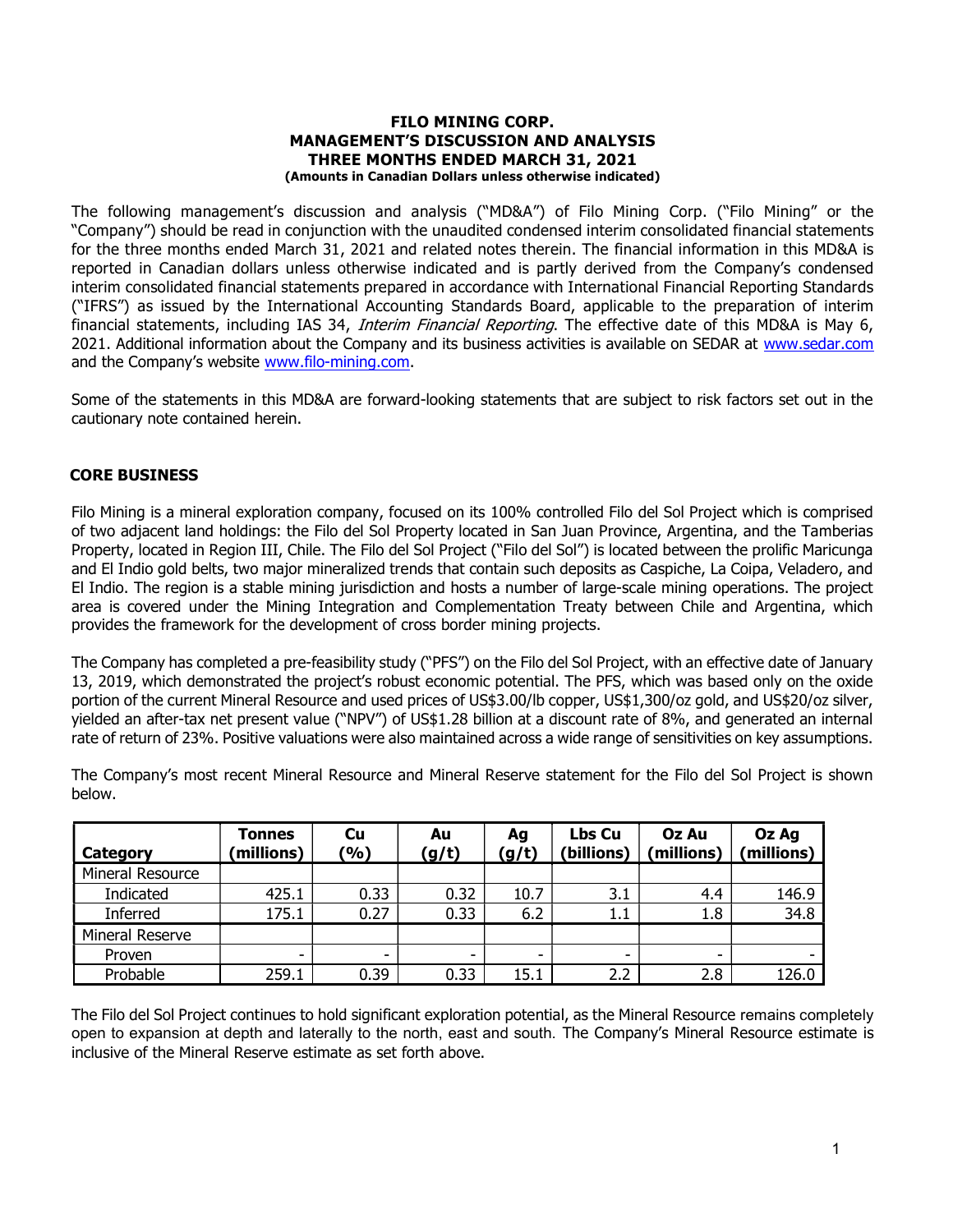The technical information relating to the PFS is based on a technical report titled "NI 43-101 Technical Report, Prefeasibility Study for the Filo del Sol Project" dated February 22, 2019, with an effective date of January 13, 2019 (the "Technical Report"). The Technical Report was prepared for Filo Mining by Ausenco Engineering Canada Inc. ("Ausenco"). The Qualified Persons, as defined under NI 43-101, responsible for the Technical Report are Scott Elfen, P.E., Ausenco; Robin Kalanchey, P.Eng., Ausenco; Bruno Borntraeger, P.Eng., Knight Piesold Ltd.; Fionnuala Devine, P.Geo., Merlin Geosciences Inc.; Ian Stillwell, BGC Engineering Inc.; Neil Winkelmann, FAusIMM, SRK Consulting (Canada) Inc.; James N. Gray, P.Geo., Advantage Geoservices Limited; and Jay Melnyk, P.Eng., AGP Mining Consultants, all of whom are independent of Filo Mining. The Technical Report is available for review under the Company's profile on SEDAR at www.sedar.com and on the Company's website at www.filo-mining.com.

The Company's strategy is to create value for its shareholders by expanding and increasing the quality of the resources and reserves at the Filo del Sol Project through further exploration, and by advancing engineering and other studies that are required to prepare the Filo del Sol Project for eventual development by the Company or by third parties.

The Company has a strong management team and board with extensive experience in the resource sector, particularly in Chile and Argentina. The board and management team have an appropriate mix of geological, engineering, financial, and business skills to advance the Company's projects and to generate value for its shareholders.

# Q1 2021 OPERATING HIGHLIGHTS

## Positive Initial Assays Results in Extension to 2020/2021 Drill Program

The Company's 2020/2021 drill campaign at Filo del Sol was the main operational focus during the first quarter of 2021. Encouraged by the efficacy of its internally developed COVID-19 operating protocol through the earlier phases of the program, the Company added an additional fifth rig and related support to the campaign in February 2021. As a result, the Company successfully completed 7,288 metres of drilling during the quarter, and reached this season's target of approximately 8,300 metres by March 31, 2021.

As of the date of this MD&A, complete assay results have been reported on four completed holes, and partial results on another two. The initial assay results are summarized in the following table:

| Hole-ID              | <b>From</b><br>(m) | To<br>m) | Length<br>(m) | Cu<br>(%) | Au<br>(g/t) | Ag<br><u>(g/t)</u> | CuEq <sup>1</sup><br>(%) |
|----------------------|--------------------|----------|---------------|-----------|-------------|--------------------|--------------------------|
| FSDH037 <sup>2</sup> | 380.0              | 484.0    | 104.0         | 0.19      | 0.07        | 119.9              |                          |
| incl.                | 396.0              | 404.0    | 8.0           | 0.21      | 0.09        | 473.0              |                          |
| FSDH040              | 94.0               | 211.5    | 117.5         | 0.45      | 0.29        | 2.4                | 0.69                     |
| incl.                | 94.0               | 120.0    | 26.0          | 1.15      | 0.28        | 2.3                | 1.37                     |
| FSDH041 <sup>2</sup> | 376.0              | 496.0    | 120.0         | 0.21      | 0.35        | 54.3               | 0.92                     |
| incl.                | 426.0              | 472.0    | 46.0          | 0.34      | 0.35        | 74.9               | 1.22                     |
| FSDH042              | 262.0              | 310.0    | 48.0          | 0.00      | 1.01        | 0.7                |                          |
| FSDH043              | 300.0              | 1,068.0  | 768.0         | 0.29      | 0.10        | 2.0                | 0.39                     |
| incl.                | 774.3              | 1,068.0  | 293.7         | 0.47      | 0.16        | 2.6                | 0.61                     |
| incl.                | 980.0              | 1,068.0  | 88.0          | 0.61      | 0.19        | 3.3                | 0.78                     |
| FSDH044              | 58.0               | 1,000.0  | 942.0         | 0.42      | 0.32        | 2.2                | 0.67                     |
| incl.                | 350.0              | 1,000.0  | 650.0         | 0.51      | 0.37        | 2.5                | 0.80                     |

1 Copper Equivalent is calculated based on US\$ 3.00/lb Cu, US\$ 1,500/oz Au and US\$ 18/oz Ag, with 80% metallurgical recoveries assumed for all metals. The formula is: CuEq % = Cu % + (0.7292  $*$  Au g/t) + (0.0088 \* Ag g/t).

<sup>2</sup> Only partial assays results reported for the hole.

These initial assay results have been early indications of success for 2020/2021 drill program, and key achievements thus far include: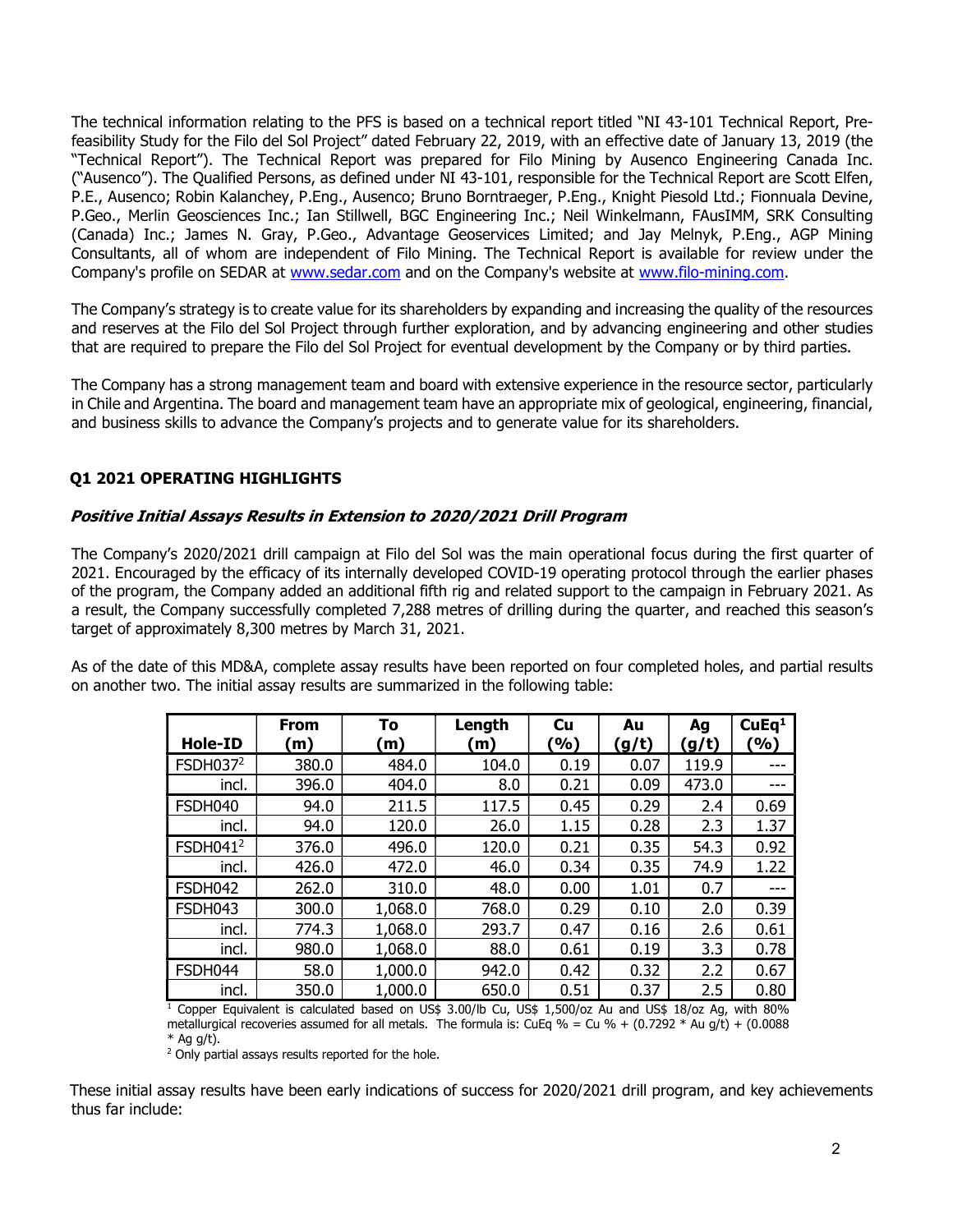- Step-out holes FSDH043 and FSDH44 extending the known mineralization 1 kilometre to the north and 200 metres to the east, respectively. Both holes hosted grades which increased with depth and ended in mineralization;
- FSDH040 providing infill of the large gaps between the long, high-grade intersections from last season's program. Although FSDH040 was lost prior to reaching its target depth, it nonetheless returned 117.5 metres of 0.69% copper equivalent starting from 94.0 metres, including a high-grade, supergene enriched zone of 26.0 metres of 1.37% copper equivalent;
- Holes FSDH037 and FSDH041 intersecting the deposit's high-grade silver zone further north than the previous northernmost intersection, increasing the total length of the silver zone to over 2 kilometres. Full assay results for these holes are pending; and
- Hole FSDH042 discovering a new oxide gold zone 1.5 kilometres north of the main deposit, which confirms the vast exploration potential that still exists at Filo del Sol and that the larger system extends beyond the boundaries of the known deposit. This hole is highlighted by 48 metres at 1.01 g/t gold.

Building on these accomplishments, the Company has elected to extend its drill campaign to the end of May 2021, adding approximately two months of additional drilling. The extended program could result in approximately 12,000 metres of total drilling completed during the current program, and would make a marked, positive impact on the Company's primary operating objectives for the season, being expansion of the deposit to the north, and infilling the gaps between the high-grade intersections from the prior season.

# OUTLOOK AND CONTINUED RESPONSE TO COVID-19

The Company's 2020/2021 drill campaign is ongoing and currently scheduled to continue to the end of May 2021. The extended program is anticipated to complete approximately 12,000 metres of total diamond drilling, which exceeds the Company's initial goal of 8,000 metres for the 2020/2021 season. The program's operating objectives for the season include extending the known mineralization north towards a previously completed reverse circulation drill hole (VRC093, drilled in 2015), identifying and confirming the geological controls of high-grade copper, gold and silver zones within the overall mineralization envelope, and providing adequate infill drilling to potentially add portions of the sulphide mineralization to Filo del Sol's Mineral Resource estimate.

As of the date of this MD&A, the Company has completed a total of nine holes and continues to advance the program with five diamond rigs operating at Filo del Sol. Core sample assays are underway, and additional results are expected to be received, analyzed, and announced throughout the second quarter.

The Company's plans and timelines are subject to the Company being able to operate safely in accordance with its approved COVID-19 protocol. As a result of its current strategies, the Company is confident that it can safely and effectively complete the 2020/2021 field program as planned, however, this expectation will be continuously evaluated as the situation with respect to the COVID-19 pandemic in Argentina develops.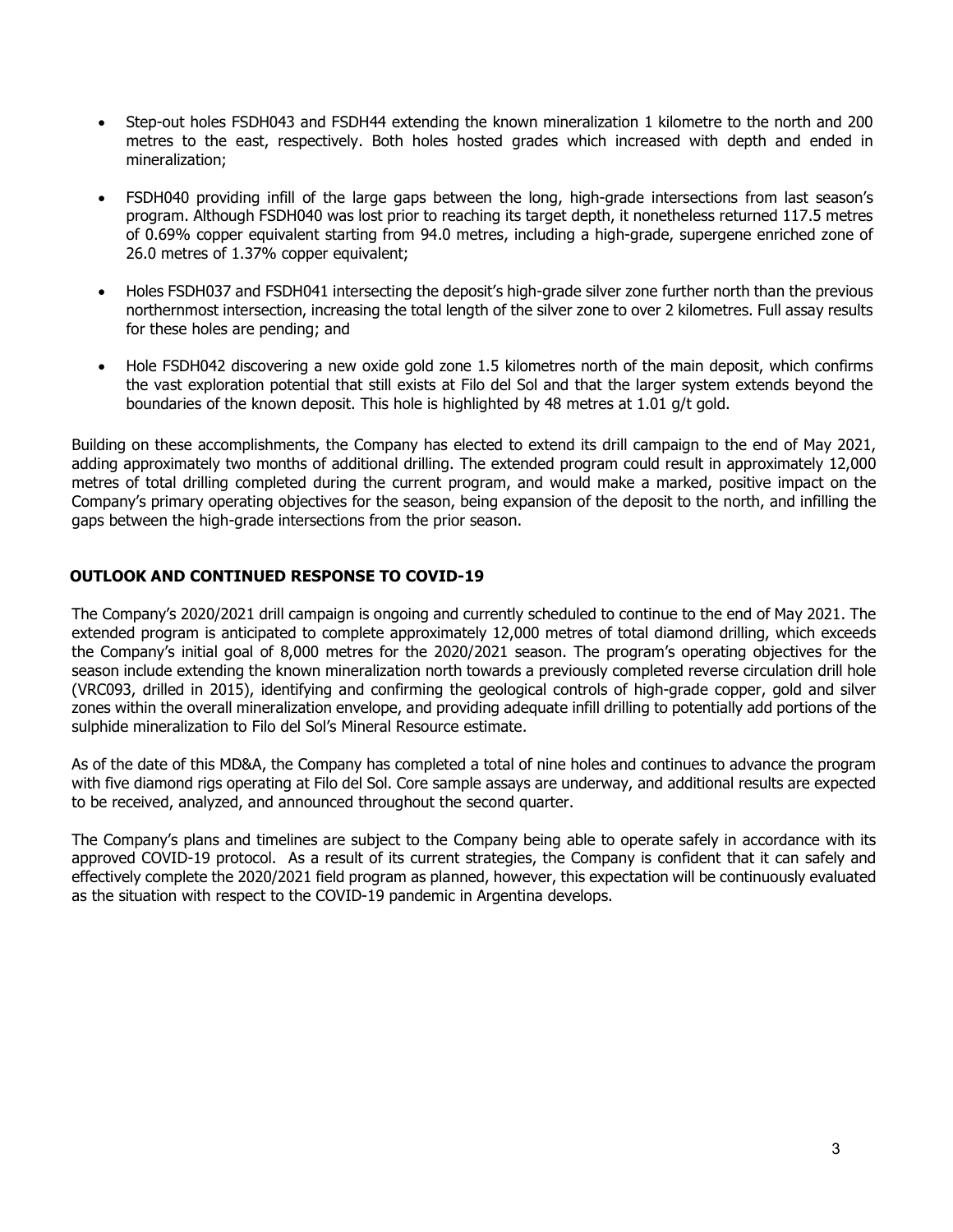As the Company continues to monitor developments with respect to COVID-19, both globally and within its operating jurisdictions, it may implement changes to its COVID-19 protocol, or its business in general, as may be deemed appropriate to mitigate any potential impacts to its business and its Stakeholders. Such changes may include, but are not limited to, temporary closures of the Company's project site or offices, and deviations from the timing and nature of previous operating plans. Moreover, sustained COVID-19 outbreaks globally have resulted in operational and supply chain delays and disruption as a result of governmental regulation and preventative measures being implemented worldwide, including in Argentina. The Company could also be required to close, curtail or otherwise limit its operating activities as a result of the implementation of any such governmental regulation or preventative measures in the jurisdictions in which the Company operates, or as a result of sustained COVID-19 outbreaks at its project site or facilities. Any such closures or curtailments could have an adverse impact on the business of the Company. All noncritical business travel continues to be curtailed.

#### RESULTS FROM OPERATIONS

Filo Mining is a junior exploration company and, as such, its net losses are largely driven by its exploration and project investigation activities. There is no expectation of generating operating profits until it develops a commercially viable mineral deposit.

| <b>Three Months Ended</b>                       | <b>Mar-21</b> | <b>Dec-20</b> | Sep-20 | Jun-20 | <b>Mar-20</b> | <b>Dec-19</b> | $Sen-19$ | Jun-19 |
|-------------------------------------------------|---------------|---------------|--------|--------|---------------|---------------|----------|--------|
| Exploration costs (\$000's)                     | 12,519        | 4,214         | 969    | 1,932  | 11,940        | 5,759         | 1,895    | 4,332  |
| Operating loss (\$000's)                        | 13,214        | 4,879         | 2,665  | 2.776  | 12,794        | 7.844         | 2,575    | 5,243  |
| Net loss (\$000's)                              | 10,431        | 3,271         | 2,510  | 1,262  | 11,836        | 8.038         | 3,105    | 5,336  |
| Net loss per share, basic and<br>diluted $(\$)$ | 0.09          | 0.03          | 0.02   | 0.01   | 0.13          | 0.09          | 0.04     | 0.07   |

Key financial results for the last eight quarters are provided in the table below.

Due to the geographic location of the Filo del Sol Project, the Company's business activities fluctuate with the seasons, through increased drilling and other exploration activities during the summer months in South America. As a result, a general recurring trend is the increase in exploration expenditures, and therefore operating losses and net losses, for the fourth quarter and first quarter of a fiscal year, relative to the second and third quarters. In addition, other relevant factors, such as the financial position of the Company, other corporate initiatives, as well as the type and scope of planned exploration/project work, could affect the level of exploration activities, operating loss, and net loss in a particular period.

Filo Mining incurred a net loss of \$10.4 million (2020: \$11.8 million) for the three months ended March 31, 2021, comprised primarily of an operating loss of \$13.2 million (2020: \$12.8 million) and net of a \$2.6 million gain from the use of marketable securities (2020: \$0.7). Exploration and project investigation costs are generally the most significant expenditures of the Company and for the three months ended March 31, 201, they accounted for approximately 95% (2020: 93%) of the operating loss. This is reflective of the Company's accounting policy to expense its exploration costs through the consolidated statement of comprehensive loss, except for mineral property option payments and mineral property acquisition costs, which are capitalized.

Exploration and project investigation costs for the three months ended March 31, 2021 were \$12.5 million (2020: \$11.9 million), which increased relative to the 2020 comparative quarter. This increase is primarily the result of the program being undertaken during the three months ended March 31, 2020 being curtailed early as a result of growing COVID-19 concerns in Chile and Argentina at the time, and the current 2021 period including additional costs related to the implementation of the Company's COVID-19 operating protocol.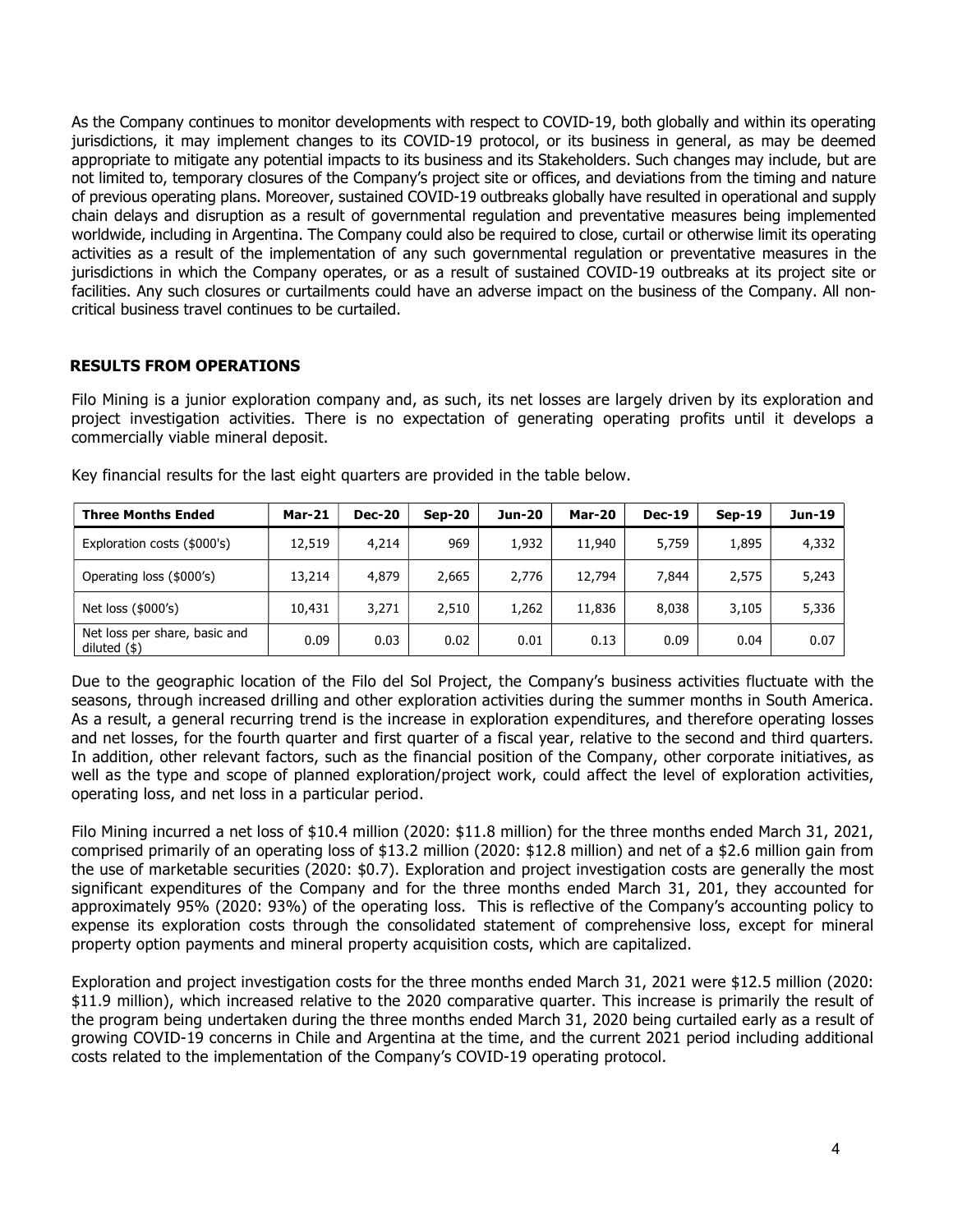Detailed breakdowns of exploration costs for the periods presented are provided in the notes to the condensed interim consolidated financial statements.

Excluding share-based compensation, administration costs for the three months ended March 31, 2021 totalled \$0.5 million (2020: \$0.5 million). Share-based compensation, a non-cash cost, reflects the amortization of the estimated fair value of options over their vesting period and is based to a large degree on the Company's share price and its volatility. The actual future value to the option holders may differ materially from these estimates as it depends on the trading price of the Company's shares if and when the options are exercised. In addition, as the granting of options and their vesting is at the discretion of the Board, the related expense is unlikely to be uniform across quarters or financial years.

On an overall basis, administration costs for the first quarter of 2021, excluding share-based compensation, were consistent with those of the 2020 comparative period. Compensation costs and management fees have decreased for the three months ended March 31, 2021 due to a reduced corporate headcount following management changes in 2020. In addition, no corporate travel costs were incurred during the first quarter of 2021 due to the ongoing curtailment of non-essential travel as a result of the COVID-19 pandemic. These decreases were largely offset by an increase in general office costs due to additional fees incurred in relation to the Company's recent listing on the OTCQX.

During the three months ended March 31, 2021, the Company recognized a net monetary gain of \$243,220 (2020: \$224,812) in relation to the application of hyperinflationary accounting for the Company's Argentine subsidiary, which began in 2018. The monetary gains recognized are the results of changes in the Argentine price indices and changes to the Company's net monetary position during the respective periods. Further discussion regarding the application of hyperinflationary accounting has been provided in the notes to the consolidated financial statements.

From time to time, the Company acquires and transfers marketable securities as a mechanism to facilitate intragroup funding transfers between its Canadian parent and its Argentine operating subsidiary. Accordingly, for the three months ended March 31, 2021, the Company recognized a gain of \$2.6 million (2020: \$0.7) on the use of marketable securities for the purposes of facilitating intragroup funding transfers, which represents the net benefit of having used this funding mechanism over traditional methods. The increase in the gain is the result of more funding provided to its Argentine subsidiary during the three months ended March 31, 2021, compared to the first quarter of 2020, and an increase in the spread that the Company is able to achieve through this funding mechanism.

No tax recovery is recognized as a result of the nature of the Company's activities and the lack of reasonably expected taxable profits in the near term.

In other comprehensive income, the Company reported a foreign exchange translation loss of \$111,949 for the three months ended March 31, 2021 (2020: loss of \$145,527), on translation of subsidiary company accounts from their functional currency to the Canadian dollar presentation currency. For the three months ended March 31, 2021, the foreign exchange translation loss is primarily the result of fluctuations of the Canadian dollar relative to the Chilean peso over the year. For the three months ended March 31, 2021, the impacts of hyperinflation amounted to a loss of \$239,711 (2020: \$17,353) and consist of adjustments recognized on the continuing inflation of opening non-monetary balances during the year and the ongoing translation of the Company's Argentine subsidiary into the Canadian dollar presentation currency.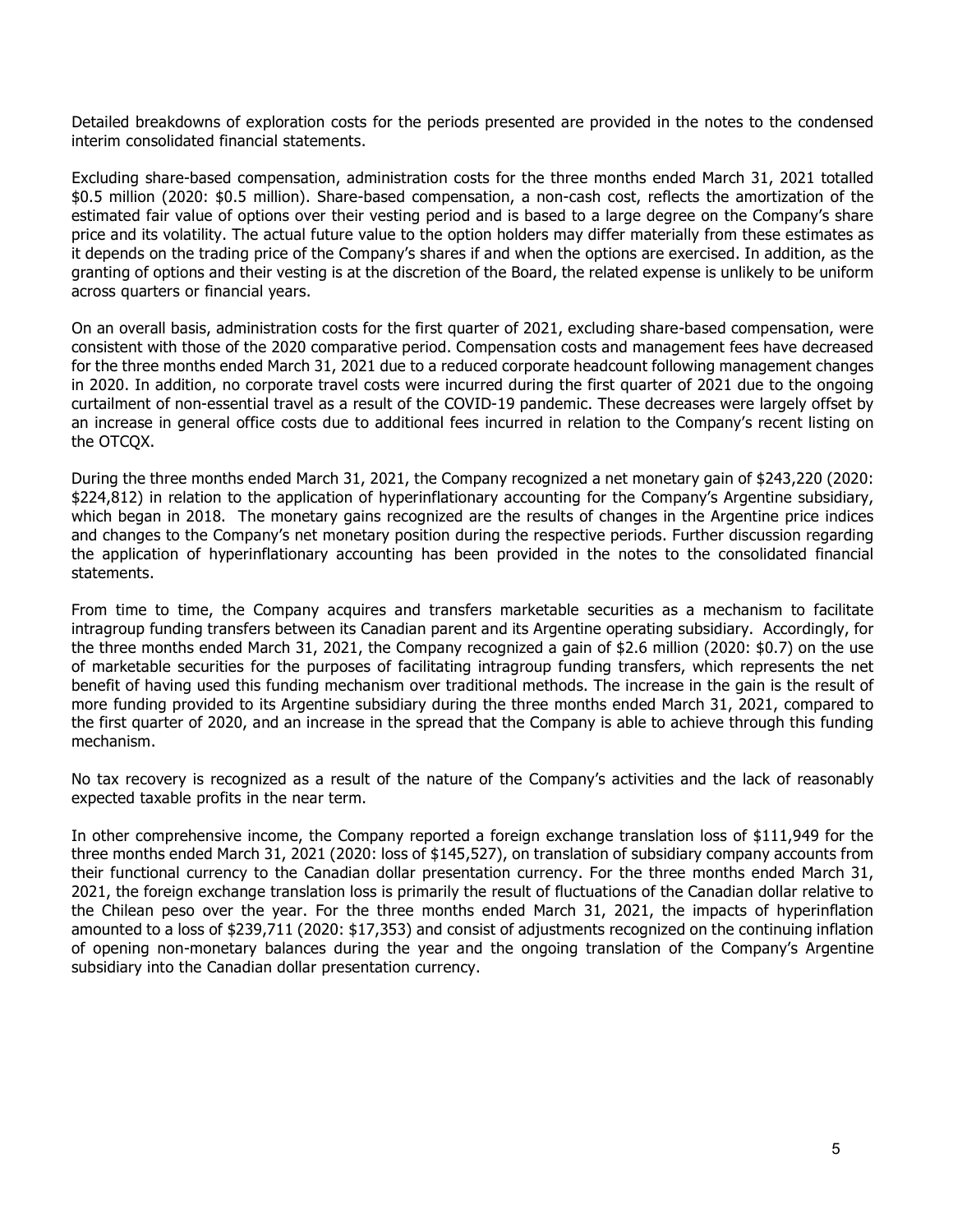# LIQUIDITY AND CAPITAL RESOURCES

As at March 31, 2021, the Company had cash of \$28.9 million and net working capital of \$23.1 million, compared to cash of \$36.3 million and net working capital of \$33.0 million as at December 31, 2020. The decrease in the Company's cash and net working capital is due primarily to funds used to advance exploration at the Filo del Sol Project, and to a lesser extent, funds spent for general corporate purposes. These decreases have been partially offset by \$0.3 million in gross proceeds received by the Company in relation to the exercise of stock options for the three months ended March 31, 2021.

Moving forward, the Company expects that the majority of its treasury will be used to fund ongoing work programs to advance the Filo del Sol Project.

In addition, in June 2020, the Company entered into an agreement with Zebra Holdings and Investments S.à.r.l. ("Zebra'), to obtain an unsecured US\$5.0 million credit facility, which became effective on July 12, 2020 (the "July 2020 Facility") and replaced an existing US\$5.0 million credit facility also extended by Zebra and maturing on the same date. The outstanding balance owed under the existing facility was transferred into the July 2020 Facility. Zebra and Lorito Holdings S.à.r.l. report their shareholding in the Company as joint actors, as the term is defined by Canadian securities regulations, and are related parties of the Company by virtue of their combined shareholding in the Company in excess of 20%.

As consideration for the July 2020 Facility, Zebra will receive 480 common shares each month, for every US\$50,000 in principal outstanding, prorated accordingly for the number of days outstanding. The July 2020 Facility matures on July 12, 2021, and no interest is payable in cash during its term. As at March 31, 2021, no amounts have been drawn and remained outstanding by the Company.

# RELATED PARTY TRANSACTIONS

Under the normal course of operations, the Company may undertake transactions or hold balances with related parties. Other than those related party transactions identified elsewhere in this MD&A, the Company also engages with Josemaria Resources Inc. ("Josemaria", formerly NGEx Resources Inc.) and NGEx Minerals Ltd. ("NGEx Minerals"), related parties by way of directors, officers and shareholders in common. Bofill Mir & Alvarez Jana Abogados Ltda. ("BMJAL"), a Chilean legal firm, is also considered a related party of the Company until June 18, 2020, as a named partner of BMJAL was also concurrently a director of the Company until such date.

## Related party services

The Company has a cost sharing arrangement with Josemaria and NGEx Minerals. Under the terms of this arrangement, the Company provides management, technical, administrative and/or financial services (collectively, "Management Services") to Josemaria and NGEx Minerals, and vice versa. In addition, the Company engages BMJAL, as its legal counsel in Chile. These transactions were incurred in the normal course of operations, and are summarized as follows:

|                                        |            | <b>Three months ended</b><br>March 31, |
|----------------------------------------|------------|----------------------------------------|
|                                        | 2021       | 2020                                   |
| Management Services to Josemaria       | 100,392    | 320,448                                |
| Management Services to NGEx Minerals   | 89,469     | 132,391                                |
| Management Services from Josemaria     | (42,065)   | (129, 185)                             |
| Management Services from NGEx Minerals | (134, 303) | (155, 392)                             |
| Legal services from BMJAL              | ۰          | (24,374)                               |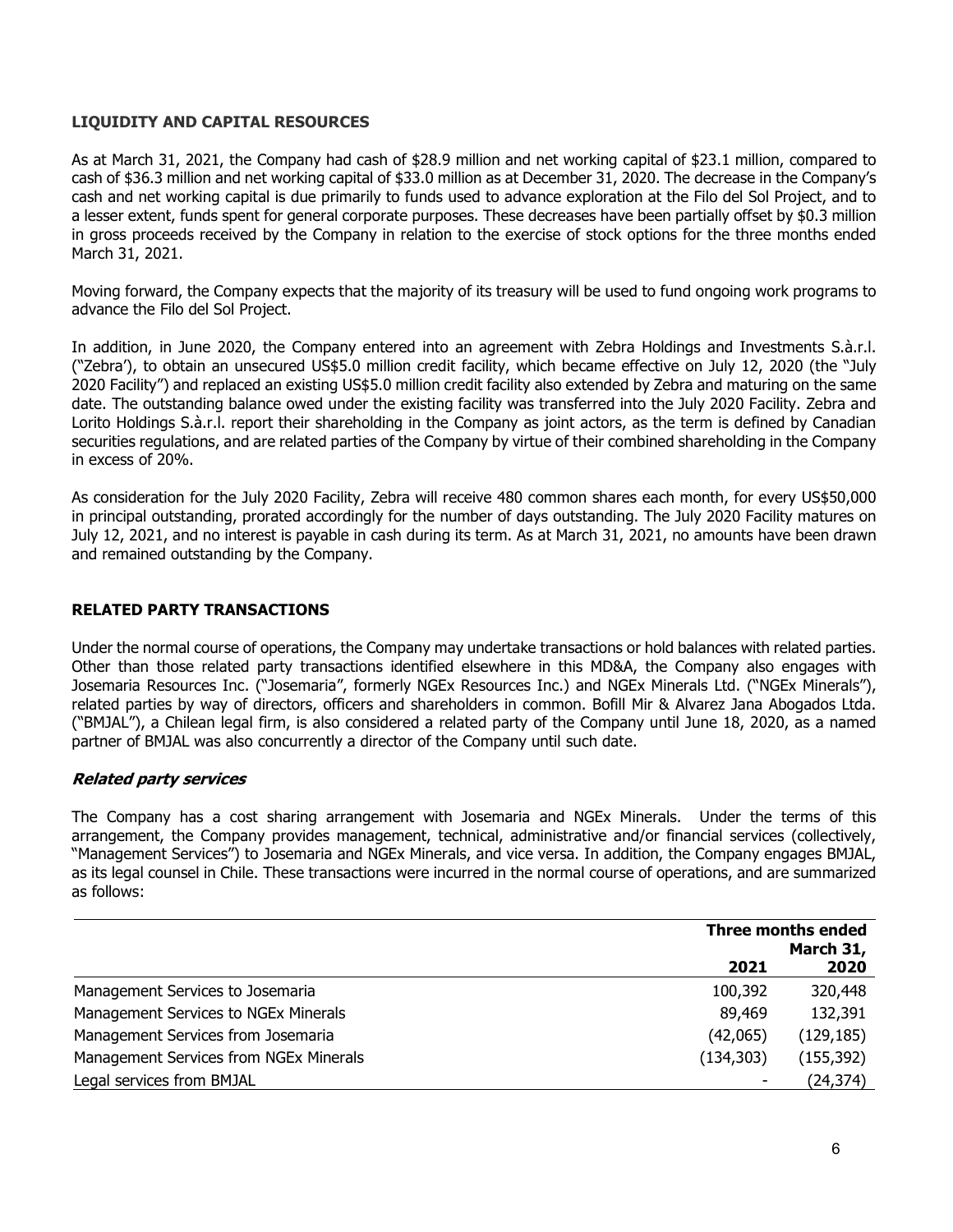# Related party balances

The amounts due from (to) related parties, and the components of the consolidated statement of financial position in which they are included, are as follows:

|                                          |                      | March 31, | December 31, |
|------------------------------------------|----------------------|-----------|--------------|
|                                          | <b>Related Party</b> | 2021      | 2020         |
| Receivables and other assets             | Josemaria            | 33,390    |              |
| Receivables and other assets             | <b>NGEx Minerals</b> | 27,556    | 11,752       |
| Accounts payable and accrued liabilities | Josemaria            | (12,903)  |              |
| Accounts payable and accrued liabilities | <b>NGEx Minerals</b> | (44,241)  | (5,850)      |

#### Key management compensation

The Company's key management personnel have the authority and responsibility for overseeing, planning, directing and controlling its activities and consist of the Board of Directors and members of the executive management team. Total compensation expense for key management personnel, and the composition thereof, is as follows:

|                              |         | <b>Three months ended</b> |
|------------------------------|---------|---------------------------|
|                              | 2021    | March 31,<br>2020         |
| Salaries                     | 212,500 | 186,250                   |
| Short-term employee benefits | 6,751   | 6,695                     |
| Directors fees               | 31,750  | 24,250                    |
| Stock-based compensation     | 182,484 | 315,923                   |
|                              | 433,485 | 533,118                   |

## SIGNIFICANT ACCOUNTING POLICIES

The Company continues to follow the accounting policies described in Note 3 to the consolidated financial statements for the year ended December 31, 2020, as on SEDAR at www.sedar.com.

## CRITICAL ACCOUNTING ESTIMATES, ASSUMPTIONS AND JUDGEMENTS

The preparation of the consolidated financial statements in accordance with IFRS, including the condensed interim consolidated financial statements for the three months ended March 31, 2021, requires management to make estimates and assumptions that affect the reported amounts of assets, liabilities and expenditures. These estimates and assumptions are based on management's best knowledge of the relevant facts and circumstances taking into account previous experience. Actual results could differ from those estimates and such differences could be material. Estimates are reviewed on an ongoing basis and are based on historical experience and other facts and circumstances. Revisions to estimates and the resulting effects on the carrying amounts of the Company's assets and liabilities are accounted for prospectively. There have been no material changes to the critical accounting estimates discussed in the annual 2020 MD&A filed on SEDAR at www.sedar.com on March 18, 2021.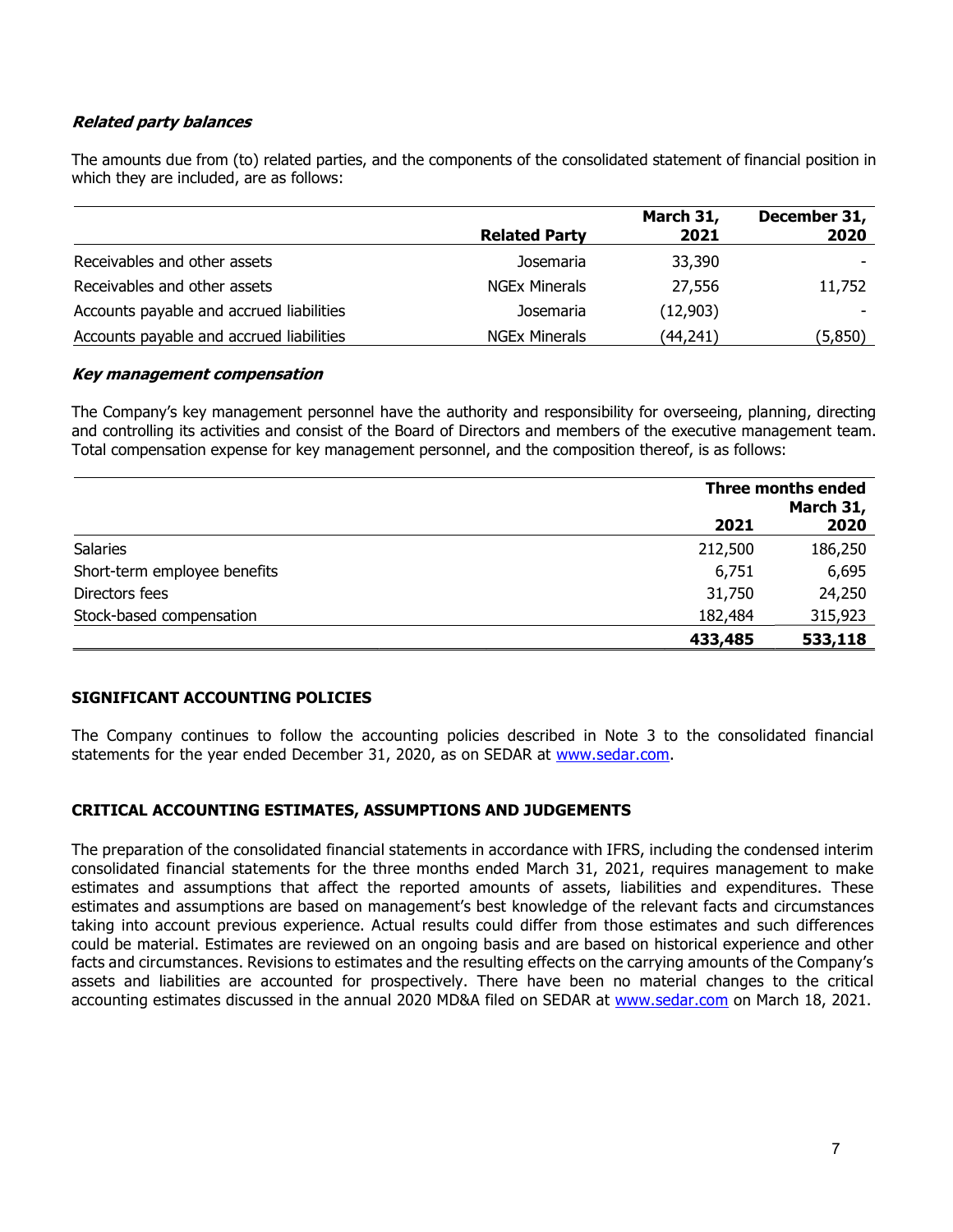#### FINANCIAL INSTRUMENTS

The Company's financial instruments consist of cash, receivables and other assets, and trade payables and accrued liabilities. The carrying values of the Company's financial instruments are considered to be reasonable approximations of fair value due to their anticipated short term nature.

As at March 31, 2021, the Company's financial instruments are exposed to the following financial risks, including credit, liquidity and currency risks:

- (i) Credit risks associated with cash is minimal as the Company deposits the majority of its cash with a large Canadian financial institution that has been accorded a strong investment grade rating by a primary rating agency.
- (ii) Liquidity risks associated with the inability to meet obligations as they become due is minimized through the management of its capital structure and by maintaining good relationships with significant shareholders and creditors, such as Zebra. The Company also closely monitors and reviews its costs to date and actual cash flows on a monthly basis.

The maturities of the Company's financial liabilities as at March 31, 2021, are as follows:

|                                             | <b>Total</b> | Less than<br>1 year | 1-5 years | More than<br>5 years |
|---------------------------------------------|--------------|---------------------|-----------|----------------------|
| Accounts payable and<br>accrued liabilities | 6,500,526    | 6,500,526           | -         |                      |
| Lease liabilities                           | 7,649        | 7,649               | -         |                      |
| Total                                       | 6,508,175    | 6,508,175           |           |                      |

(iii) Foreign currency risk can arise when the Company or its subsidiaries transact or have net financial assets or liabilities which are denominated in currencies other than their respective functional currencies.

At March 31, 2021, the Company's largest foreign currency risk exposures existed at the level of its Canadian headquarters and at its Chilean operating subsidiary, Frontera Chile Limitada, where the Company held a net financial asset position denominated in US dollars having a Canadian dollar equivalent of approximately \$1.6 million, and a net financial liability position denominated in US dollars having a Canadian dollar equivalent of approximately \$0.9 million, respectively. A 10% change in the foreign exchange rate between the US dollar and the Canadian dollar, the functional currency of Filo Mining, or between the US dollar and the Chilean peso, the functional currency of Frontera Chile Limitada, would give rise to increases/decreases of approximately \$165,000 and \$90,000, respectively, in financial position/comprehensive loss.

## OUTSTANDING SHARE DATA

As at May 6, 2021, the Company had 111,566,237 common shares outstanding and 8,660,367 share options outstanding under its share-based incentive plan.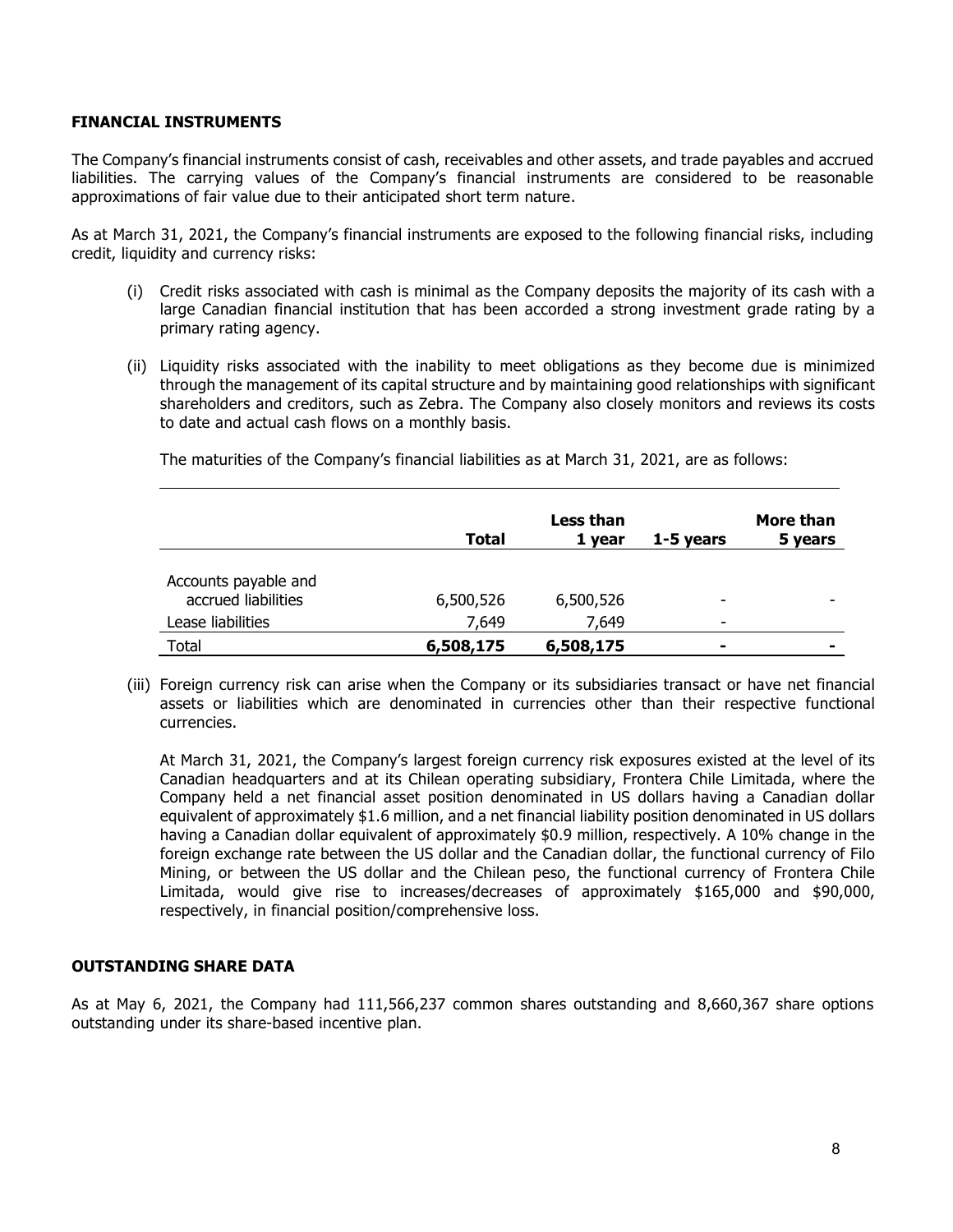#### FINANCIAL INFORMATION

The Company's next scheduled financial report will be for the three and six months ended June 30, 2021, which is expected to be published on or around August 13, 2021.

#### RISKS AND UNCERTAINTIES

The operations of the Company are speculative due to the high-risk nature of its business, which includes the acquisition, financing, exploration, development and operation of mineral and mining properties. There are a number of factors that could negatively affect the Company's business and the value of its common shares, and these risk factors could materially affect the Company's future operations and financial position and could cause actual events to differ materially from those described in forward-looking statements relating to the Company. There have been no material changes in the risks and uncertainties affecting the Company that were discussed in the Company's 2020 MD&A, as filed on SEDAR at www.sedar.com on March 18, 2021.

## QUALIFIED PERSON

The scientific and technical disclosure for the Filo del Sol Project included in this MD&A have been reviewed and approved by Bob Carmichael, P. Eng. (BC) and/or Jamie Beck, B.A.Sc., P.Eng. Mr. Carmichael is Filo Mining's Vice-President of Exploration and a Qualified Person under National Instrument 43-101 Standards of Disclosure for Mineral Projects. ("NI 43-101"). Mr. Beck is Filo Mining's President and CEO and is also a Qualified Person under NI 43-101.

#### CAUTIONARY NOTE REGARDING FORWARD-LOOKING STATEMENTS

Certain statements made and information contained herein in the MD&A constitutes "forward-looking information" and forward-looking statements" within the meaning of applicable securities legislation (collectively, "forward-looking information" or "forward-looking statements") concerning the business, operations, financial performance and condition of Filo Mining. The forward-looking information contained in this MD&A is based on information available to the Company as of the date of this MD&A. Except as required under applicable securities legislation, the Company does not intend, and does not assume any obligation, to update this forward-looking information. Generally, any statements that express or involve discussions with respect to predictions, expectations, beliefs, plans, projections, objectives, assumptions or future events or performance, (often, but not always, identified by words or phrases such as "plans", "expects" or "does not expect", "is expected", "budget", "scheduled", "estimates", "forecasts", "intends", "projects" , "estimates", "budgets", "scheduled", "forecasts", "assumes", "intends", "strategy", "goals", "objectives", "potential", "possible", "anticipates" or "does not anticipate", or "believes", or variations of such words and phrases or statements that certain actions, events, conditions or results "will", "may", "could", "would", "should", "might" or "will be taken", "will occur" or "will be achieved" or the negative connotations thereof and similar expressions) are not statements of historical fact and may be forward-looking statements.

All statements other than statements of historical fact may be forward-looking statements. Forward-looking information is necessarily based on estimates and assumptions that are inherently subject to known and unknown risks, uncertainties and other factors that may cause the actual results, level of activity, performance or achievements of the Company to be materially different from those expressed or implied by such forward-looking information, including but not limited to: risks and uncertainties relating to, among other things, the inherent uncertainties regarding Mineral Resource estimates, cost estimates, changes in commodity prices, currency fluctuation, financings, unanticipated resource grades, infrastructure, results of exploration activities, cost overruns, availability of materials and equipment, timeliness of government approvals, taxation, political risk and related economic risk and unanticipated environmental impact on operations as well as other risks, and uncertainties and other factors, including, without limitation, those referred to in the "Risks and Uncertainties" section of the MD&A and in the Company's most recent Annual Information Form, under the heading "Risks Factors", and elsewhere, which may cause the actual results, level of activity,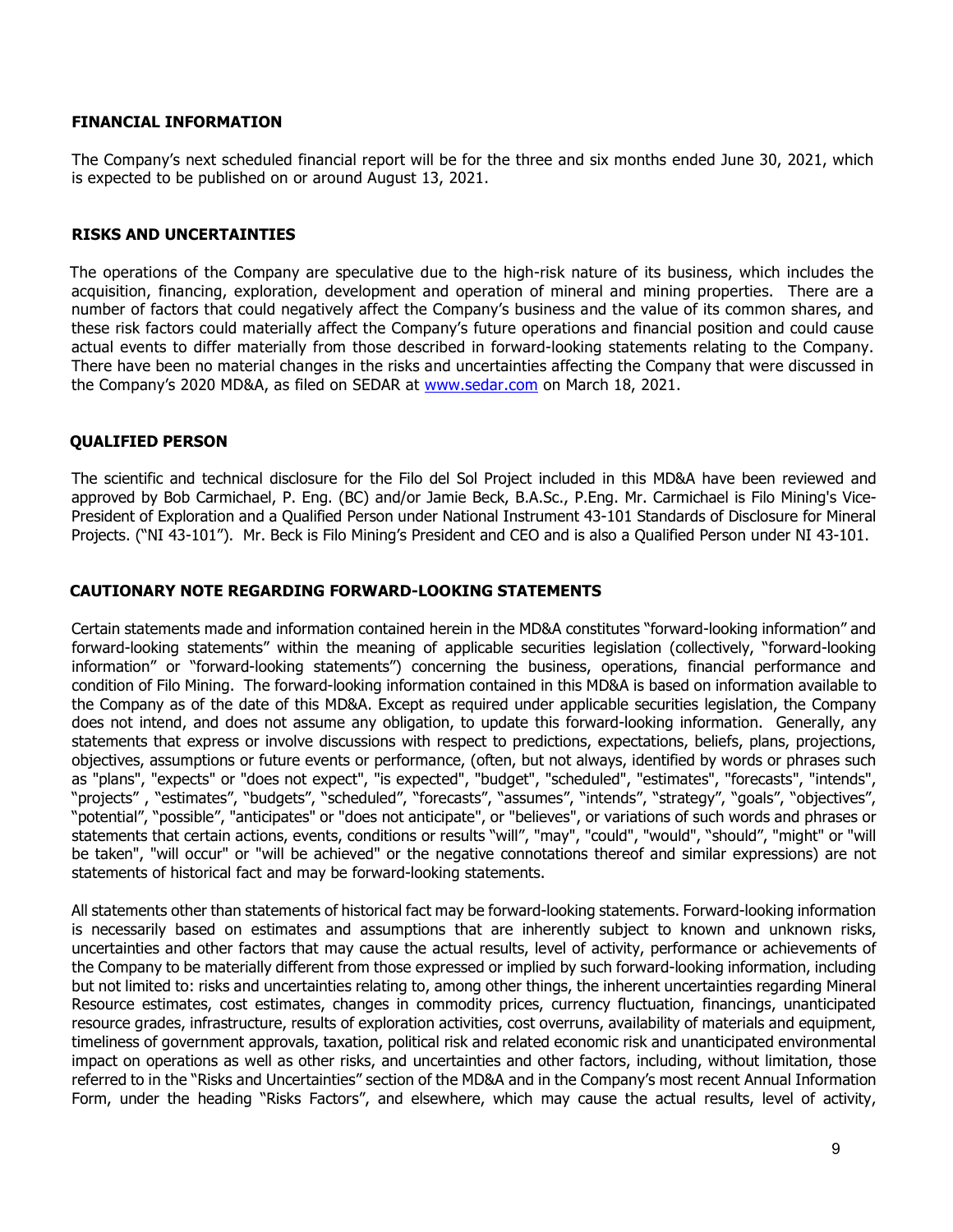performance or achievements of the Company to be materially different from those expressed or implied by such forward-looking information.

The Company believes that the expectations reflected in the forward-looking statements and information included in this MD&A are reasonable but no assurance can be given that these expectations will prove to be correct and such forward-looking statements and information should not be unduly relied upon. This statement and information is as of the date of the MD&A. In particular, this MD&A contains forward-looking statements or information pertaining to the assumptions used in the PFS for the Filo del Sol Project, the assumptions used in the Mineral Reserves and Resources estimates for the Filo del Sol Project, including, but not limited to, geological interpretation, grades, metal price assumptions, metallurgical and mining recovery rates, geotechnical and hydrogeological conditions, as applicable; ability to develop infrastructure; assumptions made in the interpretation of drill results, geology, grade and continuity of mineral deposits; expectations regarding access and demand for equipment, skilled labour and services needed for exploration and development of mineral properties; and that activities will not be adversely disrupted or impeded by exploration, development, operating, regulatory, political, community, economic and/or environmental risks. In addition, this MD&A may contain forward-looking statements or information pertaining to: potential exploration upside at the Filo del Sol Project, including the extent and significance of the sulphide mineralization underlying the current Mineral Resource and the prospectivity of exploration targets; exploration and development plans and expenditures; the ability of the Company's COVID-19 operating protocol to continue to meet government mandated health and safety guidelines enabling it to conduct its field programs as planned; opportunities to improve project economics; the success of future exploration activities; potential for resource expansion; potential for the discovery of new mineral deposits; ability to build shareholder value; expectations with regard to adding to Mineral Reserves or Resources through exploration; expectations with respect to the conversion of inferred resources to an indicated resources classification; ability to execute the planned work programs; estimation of commodity prices, Mineral Reserves and Resources, estimations of costs, and permitting time lines; ability to obtain surface rights and property interests; currency exchange rate fluctuations; requirements for additional capital; government regulation of mining activities; environmental risks; unanticipated reclamation expenses; title disputes or claims; limitations on insurance coverage; and other risks and uncertainties.

Forward-looking information is based on certain assumptions that the Company believes are reasonable, including that the current price of and demand for commodities will be sustained or will improve, the supply of commodities will remain stable, that the general business and economic conditions will not change in a material adverse manner, that financing will be available if and when needed on reasonable terms and that the Company will not experience any material labour dispute, accident, or failure of plant or equipment. These factors are not, and should not be construed as being, exhaustive. Although the Company has attempted to identify important factors that would cause actual results to differ materially from those contained in forward-looking information, there may be other factors that cause results not to be as anticipated, estimated, or intended. There can be no assurance that such statements will prove to be accurate, as the Company's actual results and future events could differ materially from those anticipated in such statements, as a result of the factors discussed in the "Risk and Uncertainties" section of this MD&A, and elsewhere, and in the "Risk Factors" section of the Company's most recent Annual Information Form, which is available under the Company's profile on SEDAR at www.sedar.com. All of the forward-looking information contained in this document is qualified by these cautionary statements. Readers are cautioned not to place undue reliance on forwardlooking information due to the inherent uncertainty thereof.

Statements relating to "Mineral Resources" are deemed to be forward looking information, as they involve the implied assessment, based on certain estimates and assumptions, that the Mineral Resources described can be profitably produced in the future.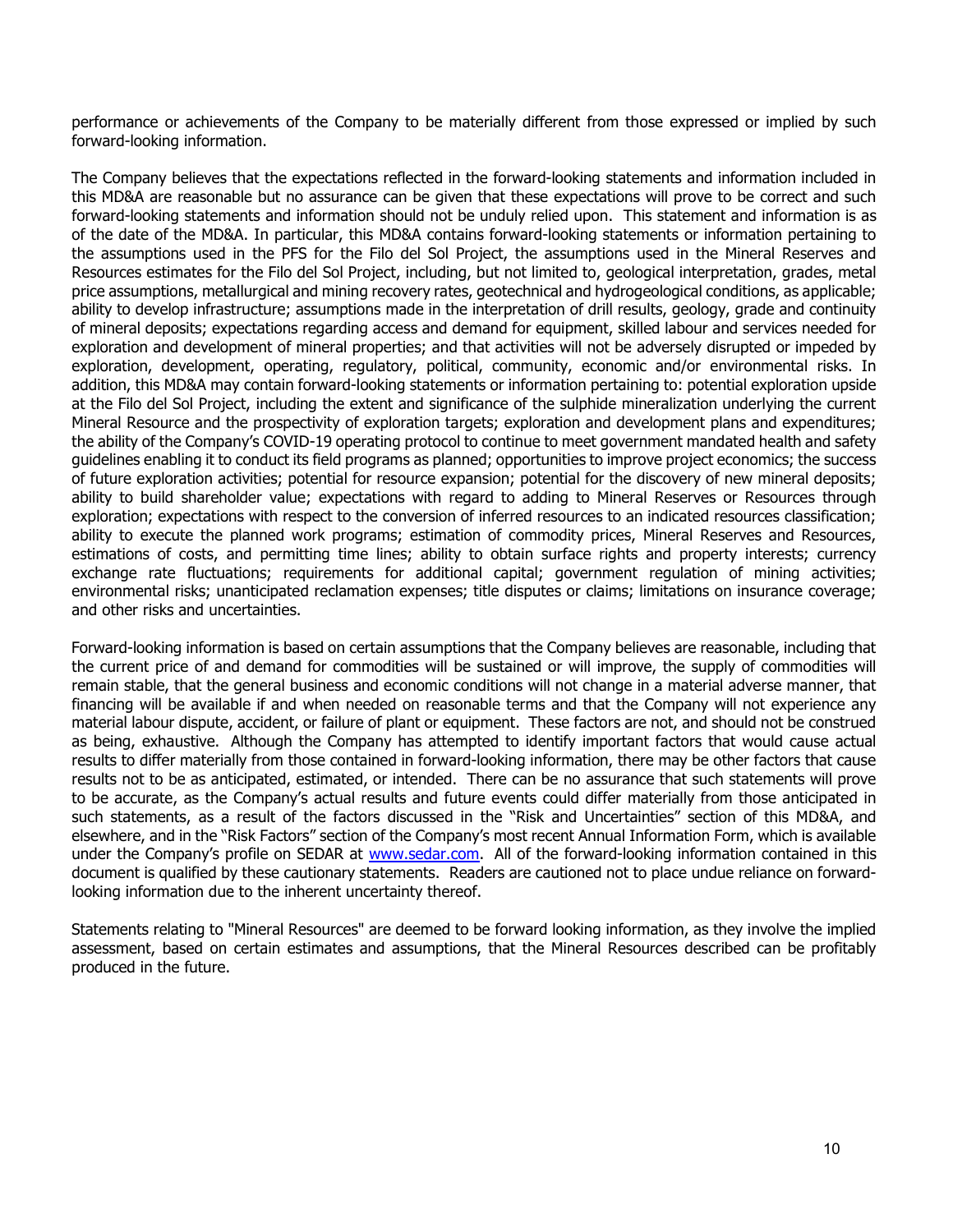## Filo Mining Corp. Condensed Interim Consolidated Statements of Financial Position (Expressed in Canadian Dollars) (Unaudited)

|                                        |                  | March 31,        | December 31,     |  |
|----------------------------------------|------------------|------------------|------------------|--|
|                                        | <b>Note</b>      | 2021             | 2020             |  |
|                                        |                  |                  |                  |  |
| <b>ASSETS</b>                          |                  |                  |                  |  |
| Current assets:                        |                  |                  |                  |  |
| Cash                                   |                  | \$<br>28,911,888 | 36,326,118<br>\$ |  |
| Receivables and other assets           | $\overline{4}$   | 740,825          | 810,243          |  |
|                                        |                  | 29,652,713       | 37,136,361       |  |
| Non-current assets:                    |                  |                  |                  |  |
| Right-of-use asset                     |                  | 7,165            | 12,275           |  |
| Taxes receivable                       | $\boldsymbol{4}$ | 1,497,255        | 1,656,495        |  |
| Mineral properties                     | 5                | 8,718,631        | 8,857,401        |  |
|                                        |                  | 10,223,051       | 10,526,171       |  |
|                                        |                  |                  |                  |  |
| <b>TOTAL ASSETS</b>                    |                  | 39,875,764       | 47,662,532       |  |
|                                        |                  |                  |                  |  |
| <b>LIABILITIES</b>                     |                  |                  |                  |  |
| <b>Current liabilities:</b>            |                  |                  |                  |  |
| Trade payables and accrued liabilities |                  | 6,500,526        | 4,097,835        |  |
| Lease liabilities                      |                  | 7,649            | 13,013           |  |
| <b>TOTAL LIABILITIES</b>               |                  | 6,508,175        | 4,110,848        |  |
|                                        |                  |                  |                  |  |
| <b>SHAREHOLDERS' EQUITY</b>            |                  |                  |                  |  |
| Share capital                          | $\overline{z}$   | 166,606,628      | 166,119,611      |  |
| Contributed surplus                    |                  | 9,875,471        | 9,763,491        |  |
| <b>Deficit</b>                         |                  | (141, 124, 795)  | (130, 693, 363)  |  |
| Accumulated other comprehensive loss   |                  | (1,989,715)      | (1,638,055)      |  |
| <b>TOTAL SHAREHOLDERS' EQUITY</b>      |                  | 33,367,589       | 43,551,684       |  |
|                                        |                  |                  |                  |  |
| <b>TOTAL LIABILITIES AND</b>           |                  |                  |                  |  |
| <b>SHAREHOLDERS' EQUITY</b>            |                  | \$ 39,875,764    | 47,662,532<br>\$ |  |
| albasanta (Blata E).                   |                  |                  |                  |  |

Commitments (Note 5)

The accompanying notes are an integral part of these condensed interim consolidated financial statements.

On behalf of the Board:

/s/Alessandro Bitelli /s/James Beck Director Director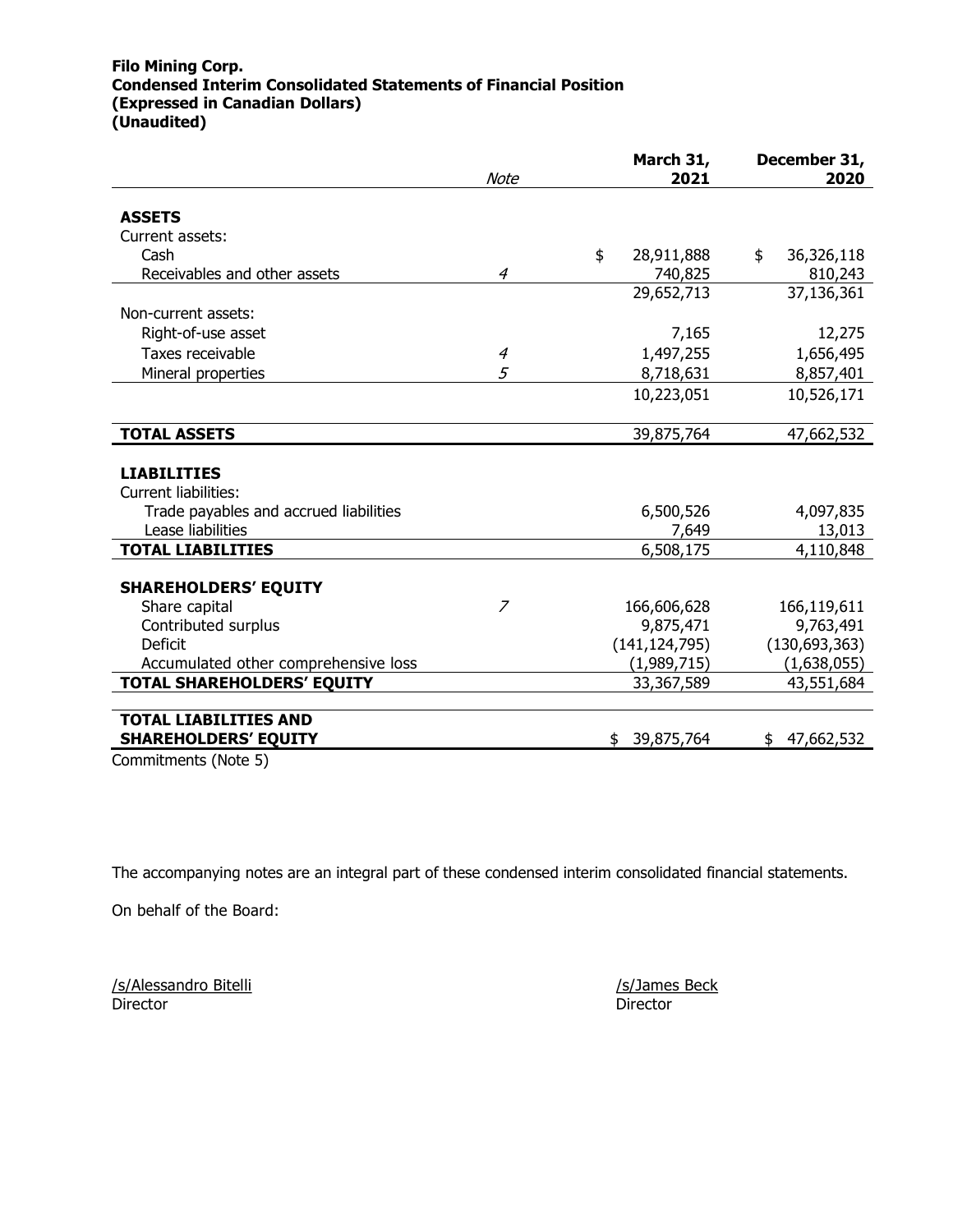## Filo Mining Corp. Condensed Interim Consolidated Statements of Comprehensive Loss (Expressed in Canadian Dollars) (Unaudited)

|                                                          |                |              | <b>Three months ended</b><br>March 31, |
|----------------------------------------------------------|----------------|--------------|----------------------------------------|
|                                                          | <b>Note</b>    | 2021         | 2020                                   |
| <b>Expenses</b>                                          |                |              |                                        |
| Exploration and project investigation                    | 9              | \$12,518,738 | \$11,940,110                           |
| General and administration:                              |                |              |                                        |
| Salaries and benefits                                    |                | 236,943      | 274,372                                |
| Share-based compensation                                 | 8c             | 223,466      | 343,531                                |
| Management fees                                          |                | 32,025       | 50,100                                 |
| Professional fees                                        |                | 23,570       | 59,134                                 |
| Travel                                                   |                |              | 12,206                                 |
| Promotion and public relations                           |                | 90,402       | 77,335                                 |
| Office and general                                       |                | 88,709       | 37,135                                 |
| <b>Operating loss</b>                                    |                | 13,213,853   | 12,793,923                             |
|                                                          |                |              |                                        |
| <b>Other expenses</b>                                    |                |              |                                        |
| Financing costs                                          |                | 193          | 1,960                                  |
| Net monetary gain                                        | $\mathfrak{Z}$ | (243, 220)   | (224, 812)                             |
| Gain on use of marketable securities                     | 12             | (2,617,776)  | (743, 190)                             |
| Foreign exchange loss                                    |                | 78,382       | 7,869                                  |
| <b>Net loss</b>                                          |                | 10,431,432   | 11,835,750                             |
|                                                          |                |              |                                        |
| <b>Other comprehensive loss</b>                          |                |              |                                        |
| Items that may be reclassified subsequently to net loss: |                |              |                                        |
| Foreign currency translation adjustment                  |                | 111,949      | 145,527                                |
| Impact of hyperinflation                                 | 4              | 239,711      | 17,353                                 |
| <b>Comprehensive loss</b>                                |                | \$10,783,092 | \$11,998,630                           |
|                                                          |                |              |                                        |
| Basic and diluted loss per common share                  |                | \$<br>0.09   | \$<br>0.13                             |
|                                                          |                |              |                                        |
|                                                          |                |              |                                        |
| Weighted average common shares outstanding               |                | 110,776,530  | 88,218,451                             |

The accompanying notes are an integral part of these condensed interim consolidated financial statements.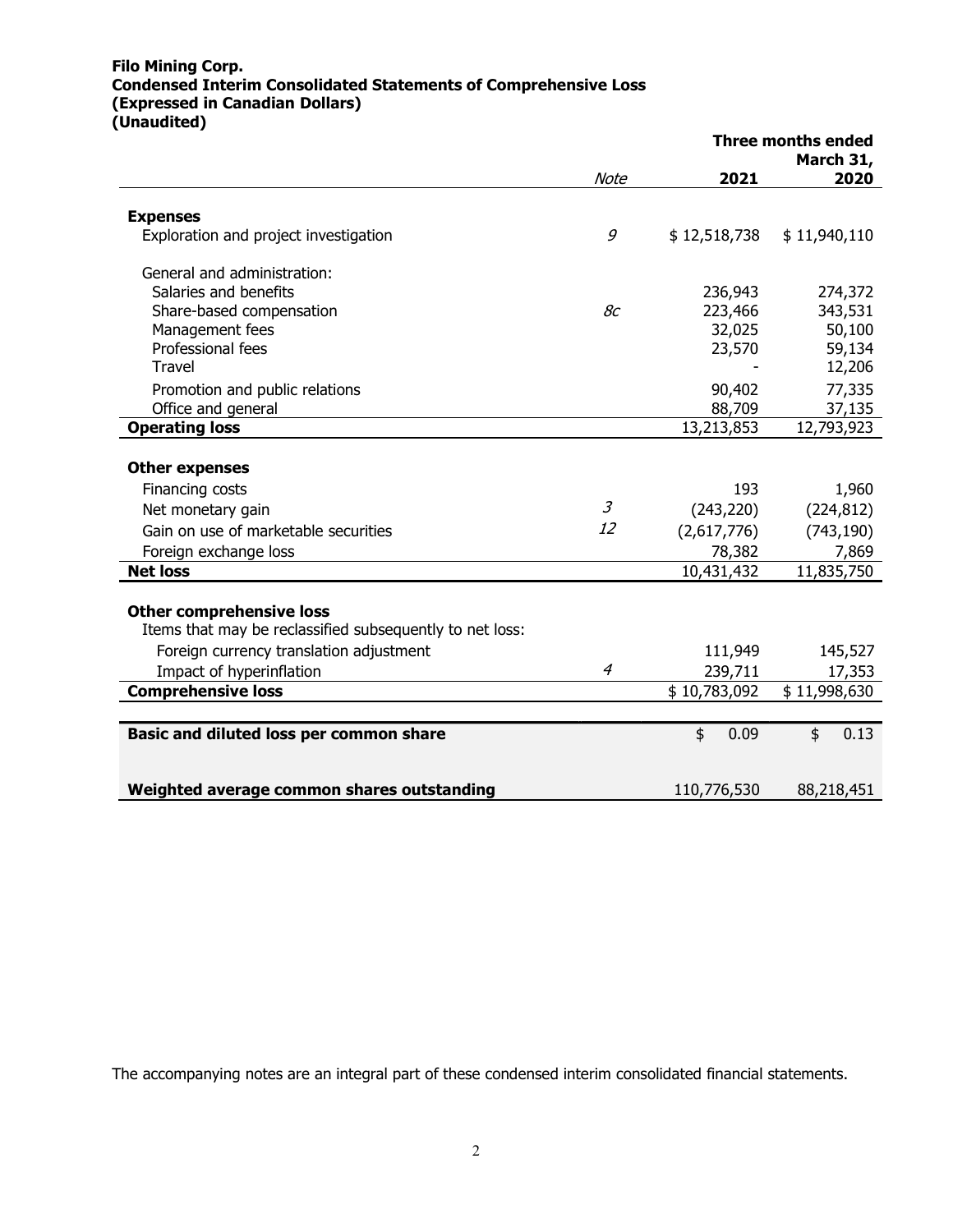## Filo Mining Corp. Condensed Interim Consolidated Statements of Cash Flows (Expressed in Canadian Dollars) (Unaudited)

|                                                |      |                                  | Three months ended<br>March 31, |
|------------------------------------------------|------|----------------------------------|---------------------------------|
|                                                | Note | 2021                             | 2020                            |
| Cash flows used in operating activities        |      |                                  |                                 |
| Net loss for the year                          |      | $(10,431,432)$ \$ $(11,835,750)$ |                                 |
| Items not involving cash:                      |      |                                  |                                 |
| Share-based compensation                       | 8c   | 276,330                          | 460,363                         |
| Financing costs                                |      | 193                              | 1,960                           |
| Net monetary loss (gain)                       |      | 140,071                          | (5,672)                         |
| Unrealized foreign exchange loss               |      | 19,796                           |                                 |
| Net changes in working capital items:          |      |                                  |                                 |
| Receivables and other                          |      | 20,342                           | 408,121                         |
| Trade payables and accrued liabilities         |      | 2,663,397                        | 3,713,662                       |
|                                                |      | (7,311,303)                      | (7, 257, 316)                   |
| Cash flows from (used in) financing activities |      |                                  |                                 |
| Proceeds from exercise of share options        |      | 322,667                          |                                 |
| Repayment of lease liabilities                 |      | (5,247)                          | (25, 857)                       |
|                                                |      | 317,420                          | (25,857)                        |
|                                                |      |                                  |                                 |
| Effect of exchange rate change on cash         |      | (420, 347)                       | 15,160                          |
| Decrease in cash during the period             |      | (7, 414, 230)                    | (7,268,013)                     |
| Cash, beginning of period                      |      | \$<br>36,326,118                 | \$<br>13,753,440                |
| Cash, end of period                            |      | \$<br>28,911,888                 | \$<br>6,485,427                 |

The accompanying notes are an integral part of these condensed interim consolidated financial statements.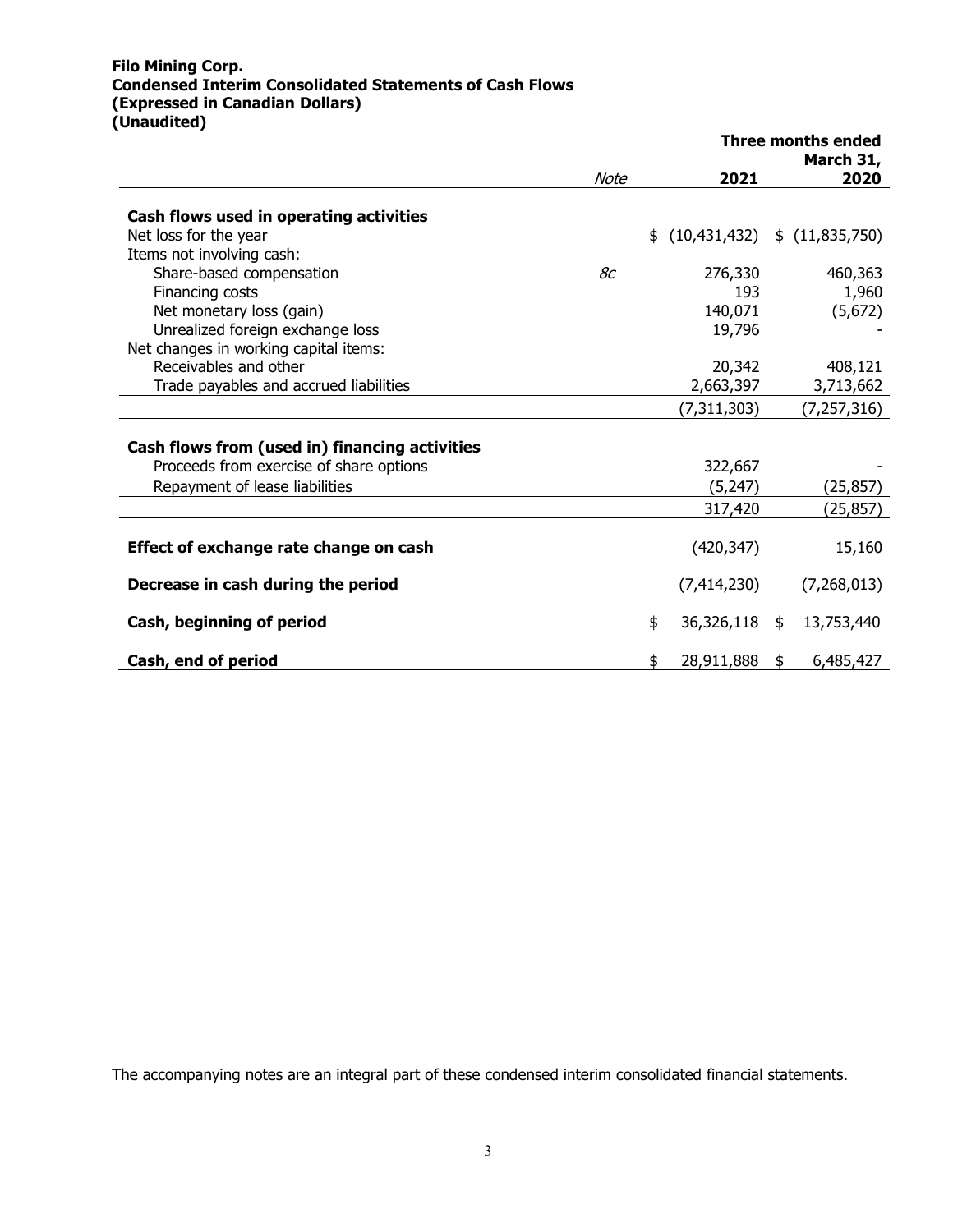## Filo Mining Corp. Condensed Interim Consolidated Statements of Changes in Equity (Expressed in Canadian Dollars) (Unaudited)

|                                       | Note | <b>Number of</b><br><b>Shares</b> | <b>Share Capital</b> | <b>Contributed</b><br><b>Surplus</b> | <b>Deficit</b>            | <b>Accumulated</b><br><b>Other</b><br><b>Comprehensive</b><br>Loss | <b>Total</b><br>Shareholders'<br><b>Equity</b> |
|---------------------------------------|------|-----------------------------------|----------------------|--------------------------------------|---------------------------|--------------------------------------------------------------------|------------------------------------------------|
| Balance, January 1, 2020              |      | 88,218,451                        | 125,577,816          | \$<br>7,729,168                      | (111, 814, 641)<br>\$     | \$<br>(1,368,233)                                                  | 20,124,110<br>\$                               |
| Share-based compensation              |      |                                   |                      | 460,363                              |                           |                                                                    | 460,363                                        |
| Net loss and other comprehensive loss |      |                                   |                      |                                      | (11.835.750)              | (162,880)                                                          | (11,998,630)                                   |
| <b>Balance, March 31, 2020</b>        |      | 88,218,451                        | \$125,577,816        |                                      | 8,189,531 \$(123,650,391) | \$ (1,531,113)                                                     | 8,585,843                                      |
|                                       |      |                                   |                      |                                      |                           |                                                                    |                                                |
| Balance, January 1, 2021              |      | 110,770,770                       | \$166,119,611        | \$<br>9,763,491                      | \$(130,693,363)           | \$<br>(1,638,055)                                                  | \$43,551,684                                   |
| Share-based compensation              | 8с   |                                   |                      | 276,330                              |                           |                                                                    | 276,330                                        |
| Exercise of options                   | 8b   | 146,667                           | 487,017              | (164,350)                            |                           |                                                                    | 322,667                                        |
| Net loss and other comprehensive loss |      |                                   |                      |                                      | (10, 431, 432)            | (351,660)                                                          | (10,783,092)                                   |
| Balance, March 31, 2021               |      | 110,917,437                       | \$166,606,628        | 9,875,471                            | \$(141, 124, 795)         | (1,989,715)                                                        | \$33,367,589                                   |

The accompanying notes are an integral part of these condensed interim consolidated financial statements.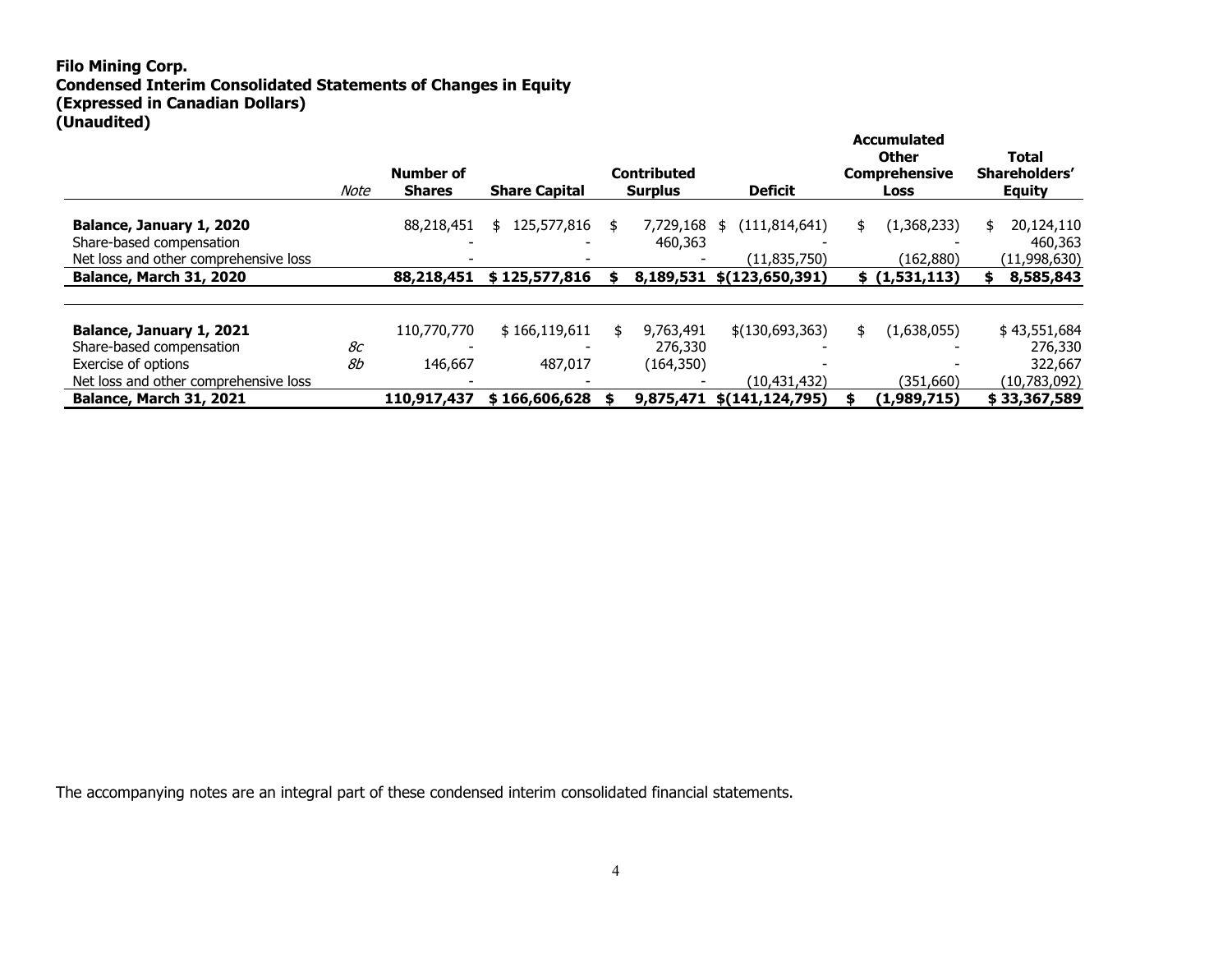## 1. NATURE OF OPERATIONS

Filo Mining Corp. (the "Company" or "Filo Mining") was incorporated on May 12, 2016 under the Canada Business Corporations Act in connection with the plan of arrangement to reorganize Josemaria Resources Inc. ("Josemaria", formerly NGEx Resources Inc.), which was completed on August 16, 2016.

The Company's principal business activities are the exploration and development of the Filo del Sol and Tamberias properties, which are comprised of adjacent mineral titles in the San Juan Province in Argentina and in Chile. Its registered office is located at Suite 2000, 885 West Georgia Street, Vancouver, British Columbia, V6C 3E8, Canada. The Company's common shares trade on the TSX Venture Exchange and the NASDAQ First North Growth Market under the symbol "FIL" and on the OTCQX under the symbol "FLMMF".

# 2. BASIS OF PRESENTATION

These condensed interim consolidated financial statements have been prepared in accordance with International Financial Reporting Standards ("IFRS"), as issued by the International Accounting Standards Board ("IASB"), applicable to the preparation of condensed interim consolidated financial statements, including IAS 34, *Interim Financing Reporting*. Accordingly, certain disclosures included in the annual financial statements prepared in accordance with IFRS have been condensed or omitted, and these condensed interim consolidated financial statements should be read in conjunction with the Company's audited consolidated financial statements for the year ended December 31, 2020. In preparation of these condensed interim consolidated financial statements, the Company has consistently applied the same accounting policies as disclosed in Note 3 to the audited consolidated financial statements for the year ended December 31, 2020.

These condensed interim consolidated financial statements were authorized for issuance by the Board of Directors of the Company on May 6, 2021.

# 3. HYPERINFLATION

Argentina was designated a hyperinflationary economy as of July 1, 2018 for accounting purposes.

Accordingly, the application of hyperinflation accounting has been applied to the Company's Argentine subsidiary's non-monetary assets and liabilities, shareholders' equity and comprehensive loss items from the transaction date when they were first recognized into the current purchasing power, which reflects a price index current at the end of the reporting period before being included in the consolidated financial statements. To measure the impact of inflation on its financial position and results, the Company has elected to use the Wholesale Price Index (*Indice de Precios Mayoristas* or "IPIM") for periods up to December 31, 2016, and the Retail Price Index (*Indice de Precios al Consumidor* or "*IPC*") thereafter. These price indices have been recommended by the Government Board of the Argentine Federation of Professional Councils of Economic Sciences.

As the consolidated financial statements of the Company have been previously presented in Canadian dollars, a stable currency, the comparative period amounts do not require restatement.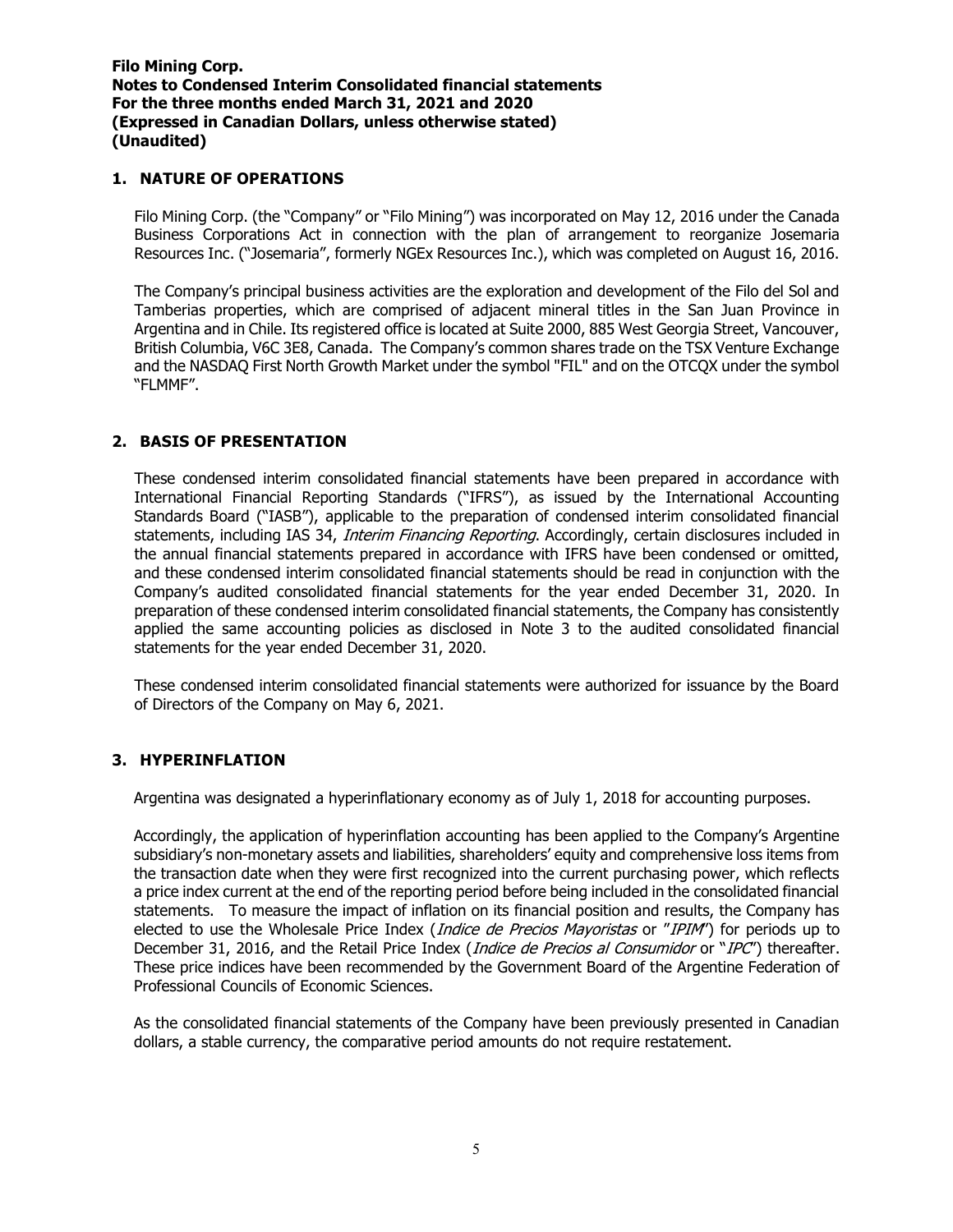For the three months ended March 31, 2021, the Company recognized a loss of \$239,711 (2020: \$17,353) in relation to the impact of hyperinflation within other comprehensive income, which is primarily the result of depreciation of the Argentine Peso relative to the Canadian dollar from the time that funding was provided to the Argentine operating subsidiary during the three months ended March 31, 2021 to the end of the period.

As a result of changes in the IPC and changes to the Company's net monetary position, the Company recognized a net monetary gain \$243,220 during the three months ended March 31, 2021 (2020: \$224,812) to adjust transactions recorded during the period into a measuring unit current as of March 31, 2021.

The level of the IPC at March 31, 2021 was 435.9 (December 31, 2020: 385.9), which represents an increase of approximately 13% over the IPC at December 31, 2020, and an approximate 4% increase over the average level of the IPC during the three months ended March 31, 2021.

|                               | March 31,<br>2021 | December 31,<br>2020 |
|-------------------------------|-------------------|----------------------|
|                               |                   |                      |
| <b>Current</b>                |                   |                      |
| Taxes receivable              | 198,360           | 165,043              |
| Other receivables             | 373,397           | 347,870              |
| Prepaid expenses and deposits | 169,068           | 297,330              |
|                               | 740,825           | 810,243              |
| <b>Non-current</b>            |                   |                      |
| Taxes receivable              | 1,497,255         | 1,656,495            |
|                               | 1,497,255         | 1,656,495            |

# 4. RECEIVABLES AND OTHER ASSETS

Pursuant to regulations, the Company is entitled to a refund of certain value added taxes ("VAT") paid in Argentina. While the Company continues to expect full payment of the amounts claimed, the timing of receipt of the refunds has become increasingly uncertain. Accordingly, the corresponding taxes receivable balance has been classified as non-current.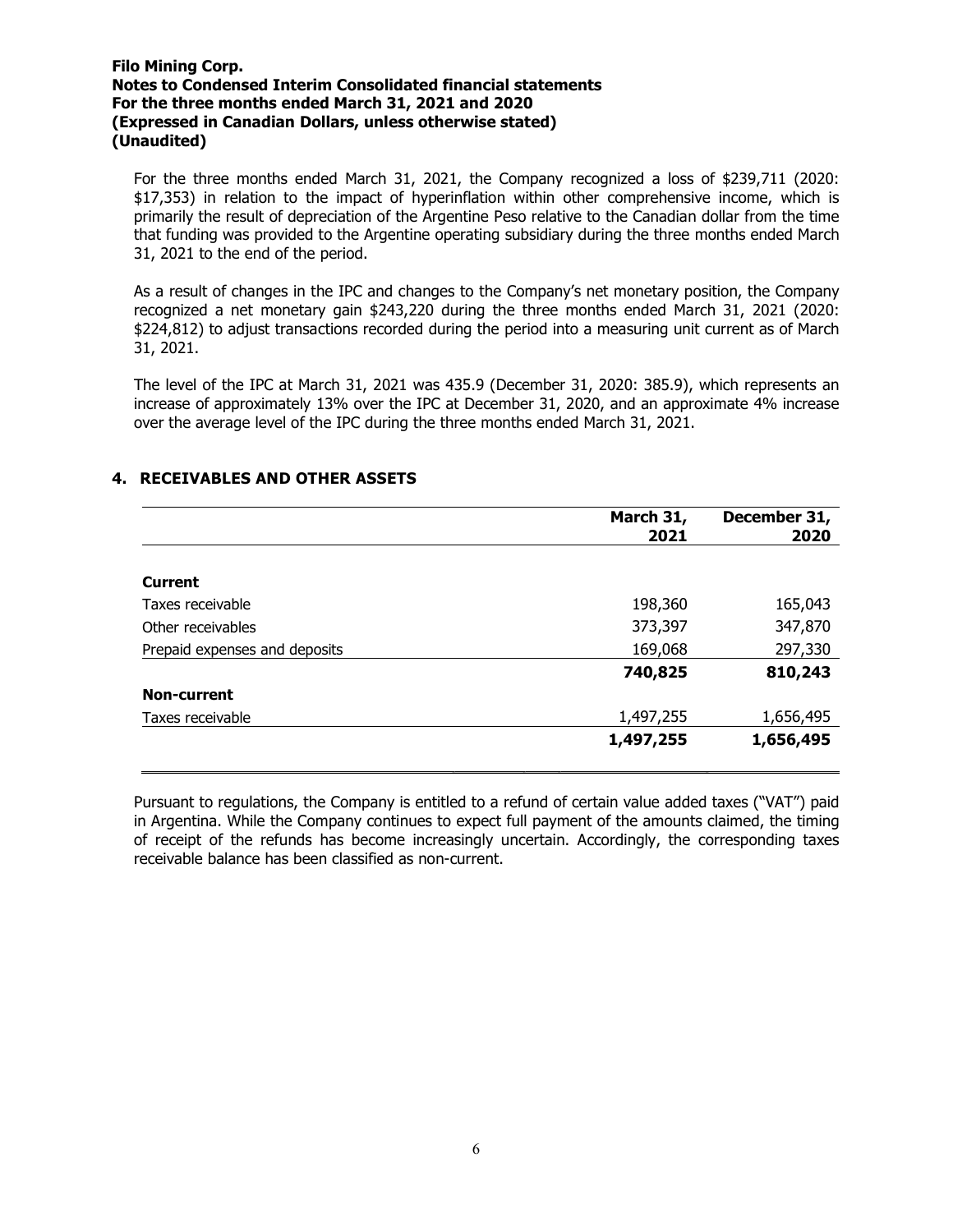#### 5. MINERAL PROPERTIES

|                                              | Filo del Sol | <b>Tamberias</b> | Total       |
|----------------------------------------------|--------------|------------------|-------------|
|                                              |              |                  |             |
| <b>January 1, 2020</b>                       | \$3,410,727  | \$3,901,493      | \$7,312,220 |
|                                              |              |                  |             |
| <b>Additions</b>                             |              | 1,465,136        | 1,465,136   |
| Adjustment for the impacts of hyperinflation | (25, 196)    |                  | (25, 196)   |
| Effect of foreign currency translation       |              | 105,241          | 105,241     |
| <b>December 31, 2020</b>                     | \$3,385,531  | \$5,471,870      | \$8,857,401 |
| Adjustment for the impacts of hyperinflation | 9,770        |                  | 9,770       |
| Effect of foreign currency translation       |              | (148,540)        | (148,540)   |
| March 31, 2021                               | \$3,395,301  | \$5,323,330      | \$8,718,631 |

The Company's primary mineral property assets are the Filo del Sol and Tamberias properties (together, the "Filo del Sol Project"), which are comprised of adjacent mineral titles in the San Juan Province in Argentina and in Chile, and are 100% controlled by Filo Mining either through direct ownership or option agreements.

## Filo del Sol Property (San Juan Province, Argentina)

Sole ownership of the Filo del Sol property was acquired by Filo del Sol Exploracion S.A., a wholly owned subsidiary of the Company, in October 2014, through the acquisition of its then joint exploration partner's 40% interest in the property.

## Tamberias Property (Region III, Chile)

Through its wholly owned subsidiary, Frontera Chile Limitada, the Company is party to an option agreement with Compania Minera Tamberias SCM ("Tamberias SCM") whereby the Company can earn a 100% interest in the Tamberias property by making certain scheduled option payments. In addition, Tamberias SCM will retain a 1.5% net smelter royalty, which will be paid only after the Company has recovered all its exploration and development costs.

Pursuant to a series of amendments to the terms of the remaining option payments payable under the option agreement with Tamberias SCM, the last of which was executed on May 13, 2020 (the "Option Amendments"), the remaining option payments were rescheduled and extended through to June 30, 2026.

As at March 31, 2021, following a payment of US\$150,000 in January 2021 pursuant to the Option Amendments, the Company's total remaining payments were as follows: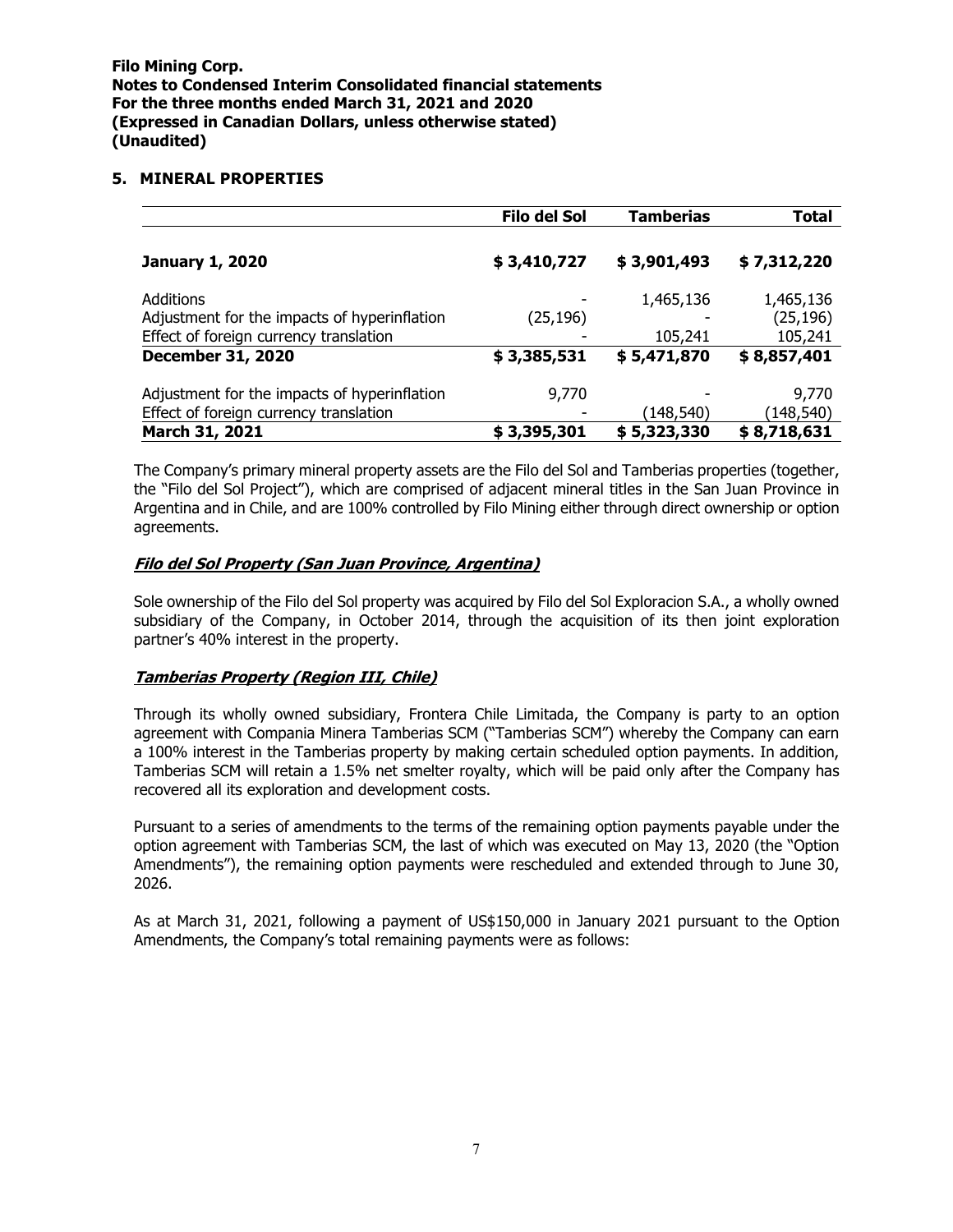| <b>Payment by:</b>         | <b>Amount</b><br>(US\$) |
|----------------------------|-------------------------|
| June 30, 2021 <sup>1</sup> | 750,000                 |
| June 30, 2022              | 500,000                 |
| June 30, 2023              | 750,000                 |
| June 30, 2024              | 950,000                 |
| June 30, 2025              | 1,050,000               |
| June 30, 2026              | 12,000,000              |
|                            | 16,000,000              |

<sup>1</sup> Pursuant to the Option Amendments, the Company has irrevocably committed to make the payment referenced above. Accordingly, as at March 31, 2021, a corresponding amount has been recorded within trade payables and accrued liabilities until settlement. Payment of all subsequent amounts remain at the Company's sole option and discretion.

## 6. CREDIT FACILITIES

In June 2020, the Company entered into an agreement with Zebra Holdings and Investments S.à.r.l ("Zebra"), to obtain an unsecured US\$5.0 million credit facility, which became accessible by the Company on July 12, 2020 (the "July 2020 Facility"), to provide additional financial flexibility to fund ongoing exploration at the Filo del Sol Project and for general corporate purposes. Zebra is a related party of the Company by virtue of its shareholding in the Company in excess of 20%. In addition, Zebra reports its security holdings in the Company as a joint actor, as the term is defined by Canadian securities regulations, with Lorito Holdings S.à.r.l. ("Lorito"), and at the time of entering into the July 2020 Facility they collectively held more than 20% of the Company's issued and outstanding common shares.

As consideration for the July 2020 Facility, Zebra will receive 480 common shares each month, for every US\$50,000 in principal outstanding, prorated accordingly for the number of days outstanding. The July 2020 Facility matures on July 12, 2021, and no interest is payable in cash during its term.

During the three months ended March 31, 2021, the Company made no draws against this facility (2020: \$nil) and no amounts were outstanding as at March 31, 2021 (December 31 2020: \$nil).

All common shares issued in conjunction with the facilities are subject to a four-month hold period under applicable securities laws.

## 7. SHARE CAPITAL

The Company has authorized an unlimited number of voting common shares without par value.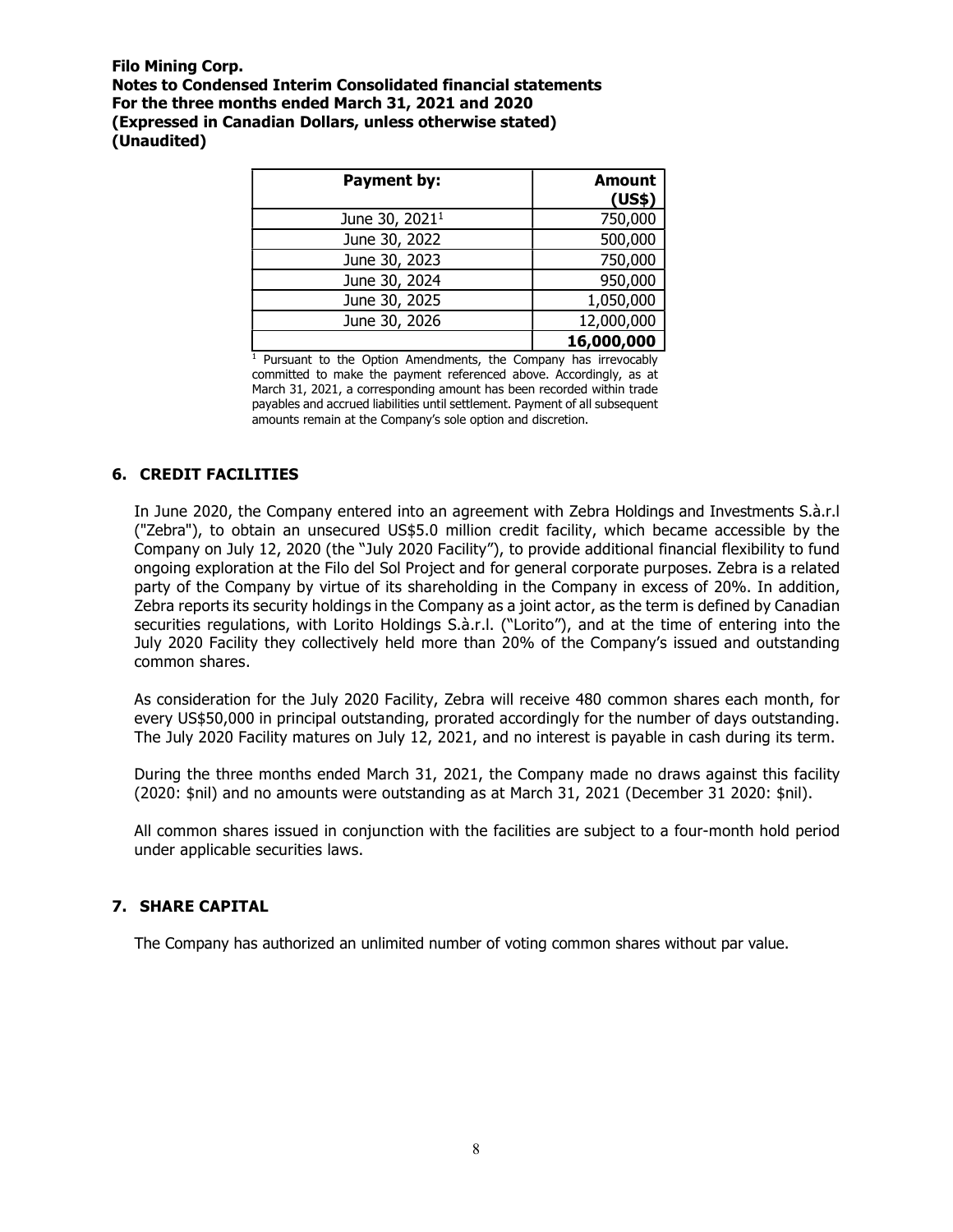#### 8. SHARE OPTIONS

#### a) Share option plan

The Company has a share option plan adopted by the Board of Directors on July 8, 2016 and amended May 12, 2017, which reserves an aggregate of 10% of the issued and outstanding shares of the Company for issuance upon the exercise of options granted. The granting, vesting and terms of the share options are at the discretion of the Board of Directors.

#### b) Share options outstanding

Movements in the number of share options outstanding and their related weighted average exercise prices are as follows:

|                              | <b>Number of</b><br>shares issuable<br>pursuant to<br>share options | Weighted<br>average<br>exercise price<br>per share |
|------------------------------|---------------------------------------------------------------------|----------------------------------------------------|
| Balance at January 1, 2020   | 8,267,501                                                           | 2.37<br>S                                          |
| Options granted              | 1,450,000                                                           | 1.91                                               |
| Expired or forfeited         | (261,667)                                                           | 2.53                                               |
| Balance at December 31, 2020 | 9,455,834                                                           | 2.29                                               |
| Exercised                    | (146, 667)                                                          | 2.20                                               |
| Balance at March 31, 2021    | 9,309,167                                                           | 2.29                                               |

The weighted average share price on the exercise date for the share options exercised during the three months ended March 31, 2021 was \$2.96.

The following table details the share options outstanding and exercisable as at March 31, 2021:

|          | Outstanding options |             |          | Exercisable options |             |          |
|----------|---------------------|-------------|----------|---------------------|-------------|----------|
|          |                     | Weighted    |          |                     | Weighted    |          |
|          |                     | average     |          |                     | average     |          |
|          |                     | remaining   | Weighted |                     | remaining   | Weighted |
|          |                     | contractual | average  |                     | contractual | average  |
| Exercise | Options             | life        | exercise | Options             | life        | exercise |
| prices   | outstanding         | (Years)     | price    | exercisable         | (Years)     | price    |
| \$1.91   | 1,450,000           | 4.38        | \$1.91   | 483,334             | 4.38        | \$1.91   |
| \$2.00   | 1,950,000           | 0.68        | \$2.00   | 1,950,000           | 0.68        | \$2.00   |
| \$2.20   | 2,140,000           | 2.37        | \$2.20   | 2,140,000           | 2.37        | \$2.20   |
| \$2.50   | 1,522,500           | 1.45        | \$2.50   | 1,522,500           | 1.45        | \$2.50   |
| \$2.75   | 2,246,667           | 3.53        | \$2.75   | 1,510,001           | 3.53        | \$2.75   |
|          | 9,309,167           | 2.46        | \$2.29   | 7,605,835           | 2.11        | \$2.30   |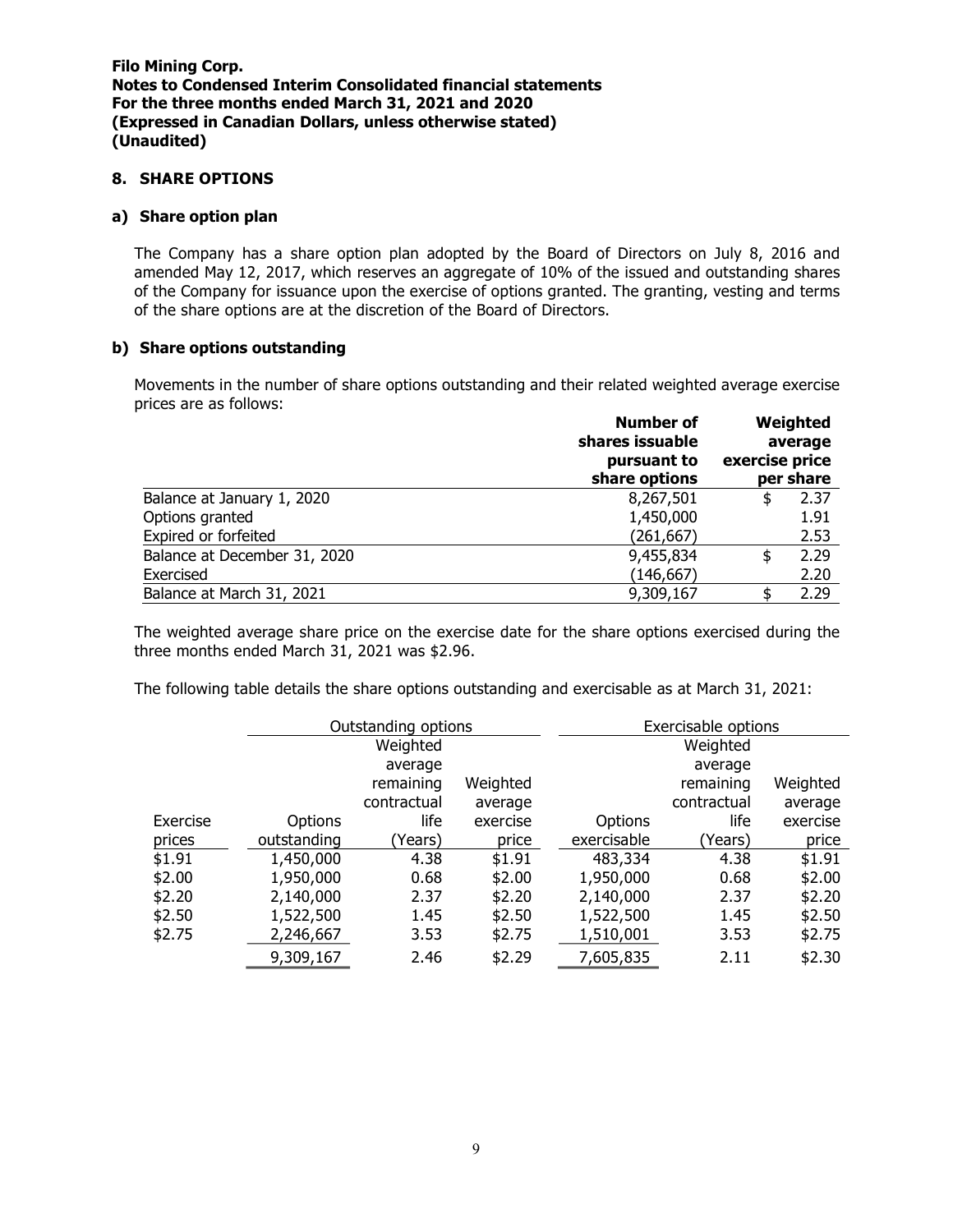#### c) Share-based compensation

|                                       | Three months ended |         |
|---------------------------------------|--------------------|---------|
|                                       | March 31,          |         |
|                                       | 2021               | 2020    |
| Exploration and project investigation | 52,864             | 116,832 |
| General and administration            | 223,466            | 343,531 |
|                                       | 276,330            | 460,363 |

# 9. EXPLORATION AND PROJECT INVESTIGATION

All exploration and project investigation costs are related to the Filo del Sol Project. Due to the geographic location of the Filo del Sol Project, the Company's business activities fluctuate with the seasons, through increased drilling and other exploration activities during the summer months in South America. As a result, a general recurring trend is the increase in exploration expenditures, and therefore net losses, for the fourth quarter and first quarter of a fiscal year, relative to the second and third quarters.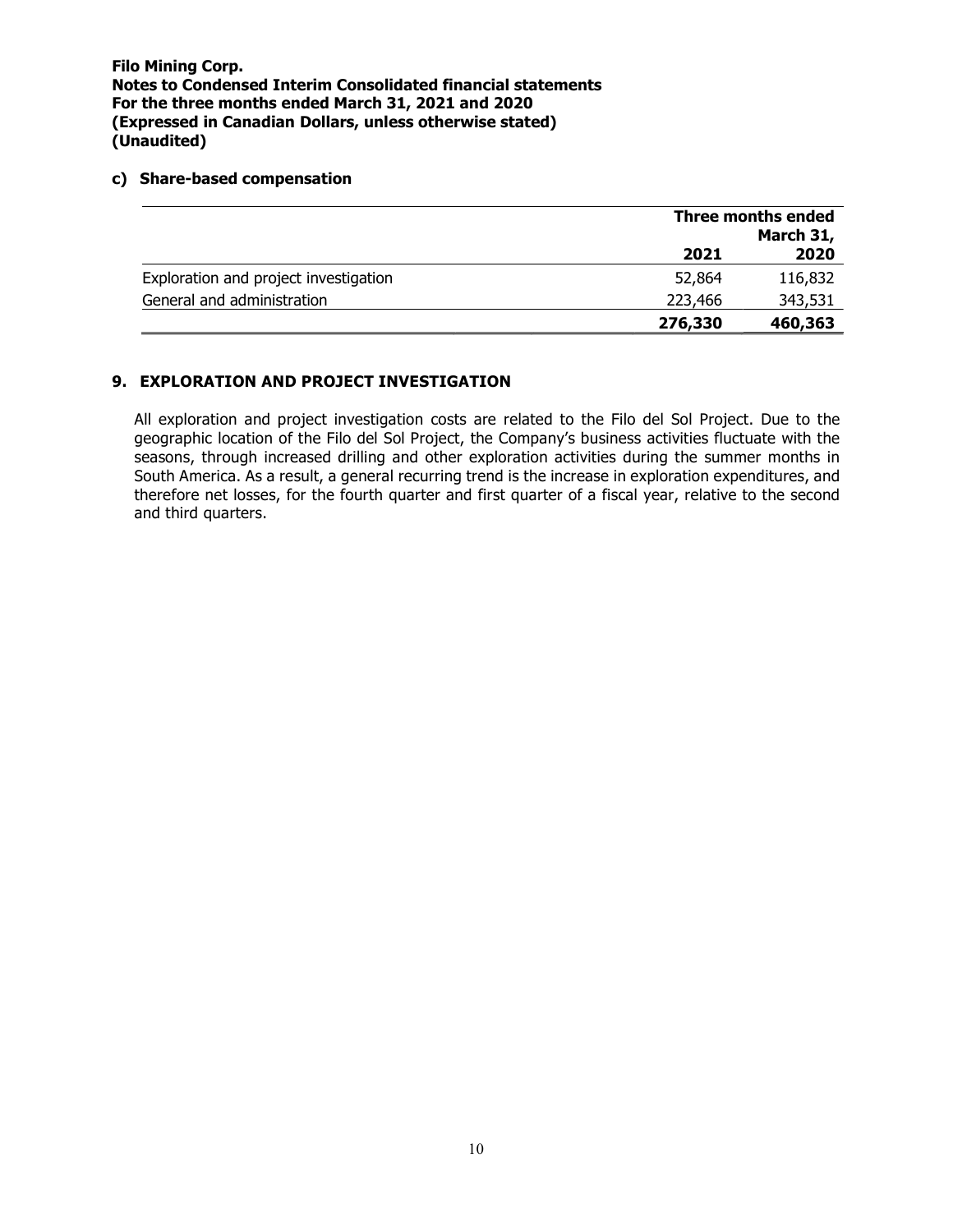The Company expensed the following exploration and project investigation costs, all incurred in relation to the Filo del Sol Project:

|                                      |            | Three months ended |  |
|--------------------------------------|------------|--------------------|--|
|                                      |            | March 31,          |  |
|                                      | 2021       | 2020               |  |
| Land holding and access costs        | 8,256      | 11,004             |  |
| Drilling, fuel, camp costs and field |            |                    |  |
| supplies                             | 7,315,909  | 6,731,558          |  |
| Roadwork, travel and transport       | 1,203,448  | 1,511,017          |  |
| Consultants, geochemistry and        |            |                    |  |
| geophysics                           | 234,026    | 571,870            |  |
| Environmental and community          |            |                    |  |
| relations                            | 258,152    | 236,894            |  |
| VAT and other taxes                  | 2,288,519  | 2,126,944          |  |
| Office, field and administrative     |            |                    |  |
| salaries, overhead and other         |            |                    |  |
| administrative costs                 | 568,095    | 633,991            |  |
| COVID-19-related health and safety   | 589,469    |                    |  |
| Share-based compensation             | 52,864     | 116,832            |  |
|                                      | 12,518,738 | 11,940,110         |  |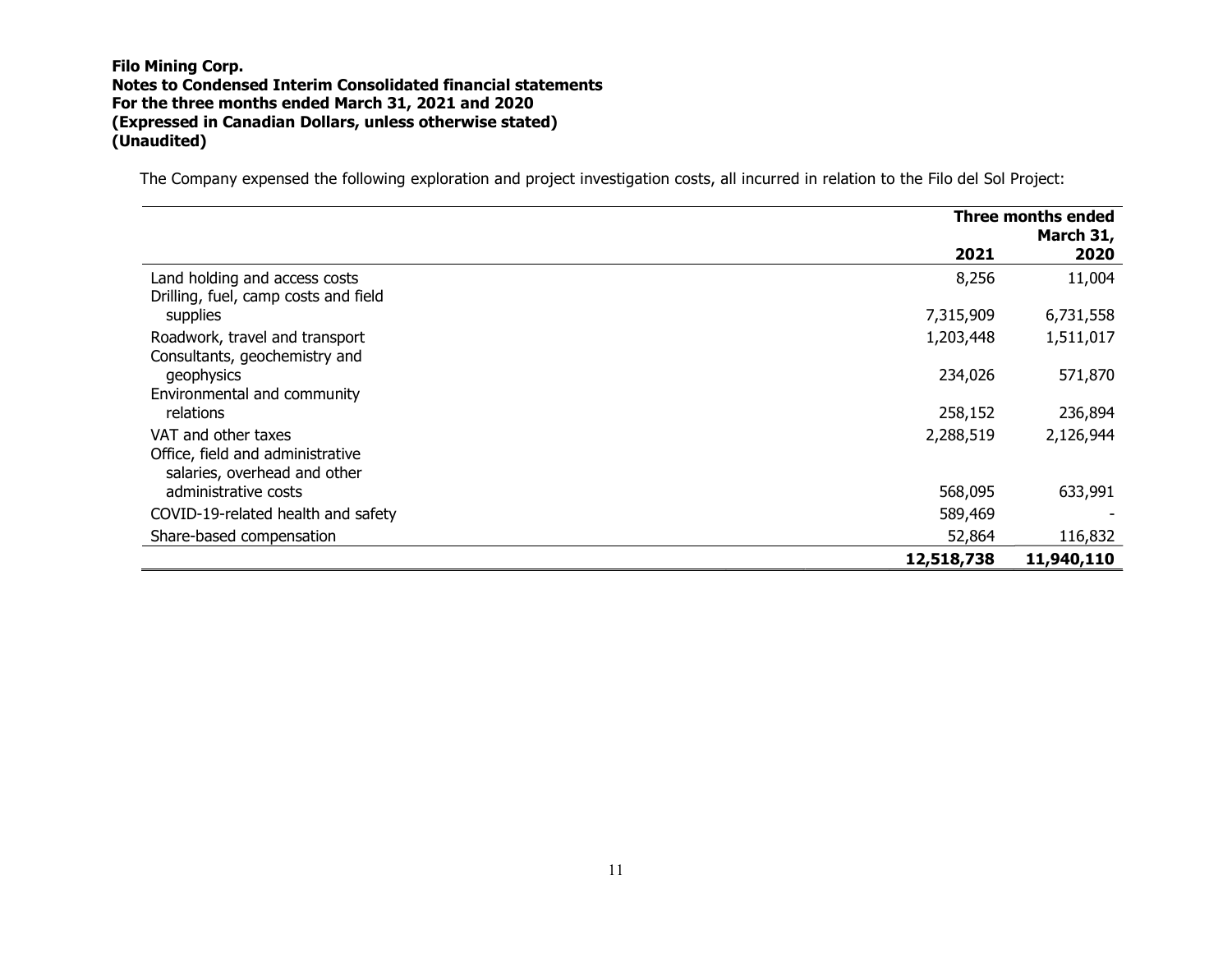#### 10. RELATED PARTY TRANSACTIONS

Under the normal course of operations, the Company may undertake transactions or hold balances with related parties. Other than those related party transactions identified elsewhere in these condensed interim consolidated financial statements, the Company also engages with Josemaria and NGEx Minerals Ltd. ("NGEx Minerals"), related parties by way of directors, officers and shareholders in common. Bofill Mir & Alvarez Jana Abogados Ltda. ("BMJAL"), a Chilean legal firm, is also considered a related party of the Company until June 18, 2020, as a named partner of BMJAL was also concurrently a director of the Company until such date.

## a) Related party services

The Company has a cost sharing arrangement with Josemaria and NGEx Minerals. Under the terms of this arrangement, the Company provides management, technical, administrative and/or financial services (collectively, "Management Services") to Josemaria and NGEx Minerals, and vice versa. These transactions were incurred in the normal course of operations, and are summarized as follows:

|                                        | Three months ended |            |
|----------------------------------------|--------------------|------------|
|                                        | March 31,          |            |
|                                        | 2021               | 2020       |
| Management Services to Josemaria       | 100,392            | 320,448    |
| Management Services to NGEx Minerals   | 89,469             | 132,391    |
| Management Services from Josemaria     | (42,065)           | (129, 185) |
| Management Services from NGEx Minerals | (134, 303)         | (155, 392) |
| Legal services from BMJAL              |                    | (24,374)   |

## b) Related party balances

The amounts due from (to) related parties, and the components of the condensed interim consolidated statements of financial position in which they are included, are as follows:

|                                          |                      | March 31, | December 31, |
|------------------------------------------|----------------------|-----------|--------------|
|                                          | <b>Related Party</b> | 2021      | 2020         |
| Receivables and other assets             | Josemaria            | 33,390    |              |
| Receivables and other assets             | <b>NGEx Minerals</b> | 27,556    | 11,752       |
| Accounts payable and accrued liabilities | Josemaria            | (12,903)  |              |
| Accounts payable and accrued liabilities | <b>NGEx Minerals</b> | (44,241)  | (5,850)      |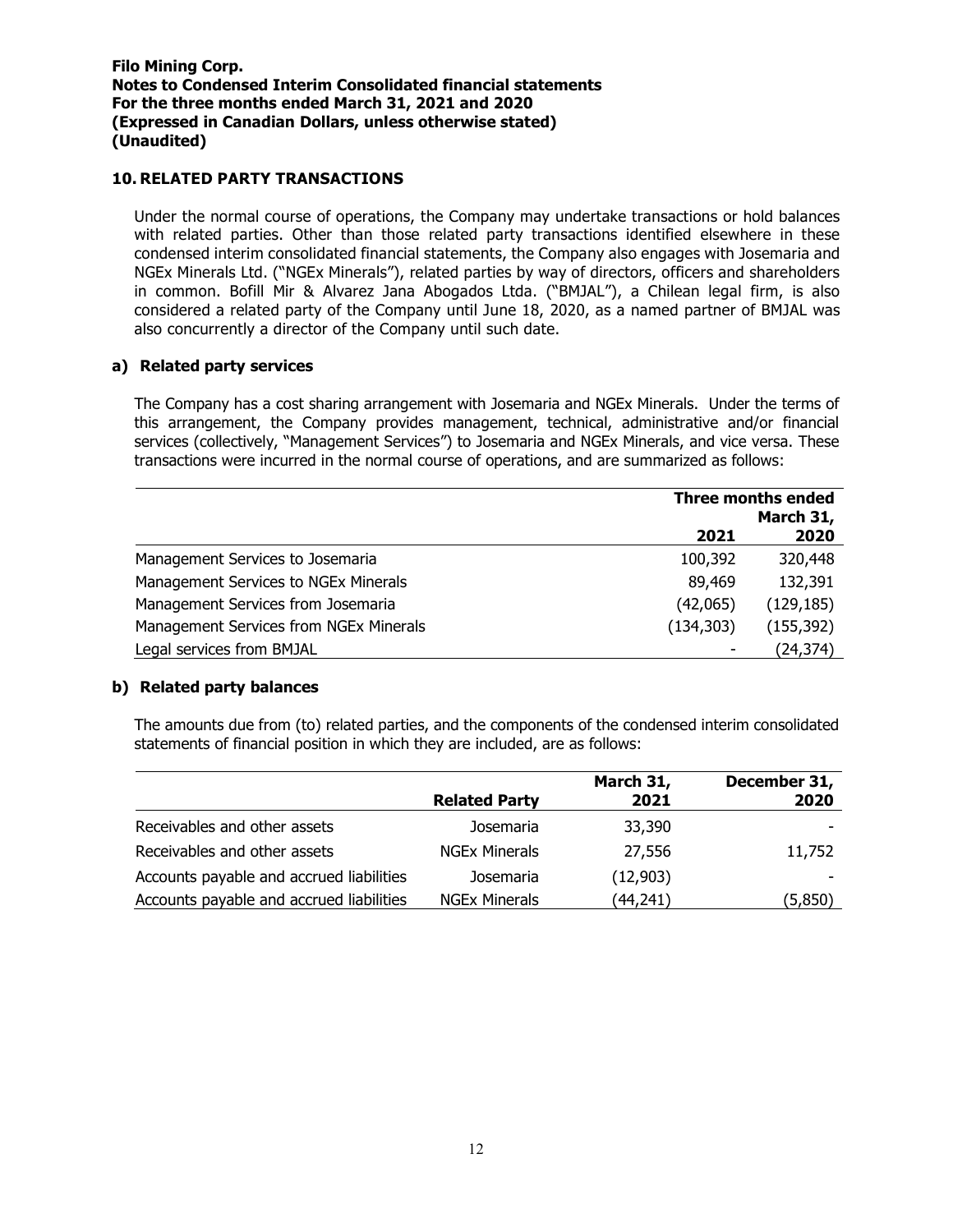#### c) Key management compensation

The Company's key management personnel have the authority and responsibility for overseeing, planning, directing and controlling its activities and consist of the Board of Directors and members of the executive management team. Total compensation expense for key management personnel, and the composition thereof, is as follows:

|                              | <b>Three months ended</b> |                   |
|------------------------------|---------------------------|-------------------|
|                              | 2021                      | March 31,<br>2020 |
| <b>Salaries</b>              | 212,500                   | 186,250           |
| Short-term employee benefits | 6,751                     | 6,695             |
| Directors fees               | 31,750                    | 24,250            |
| Stock-based compensation     | 182,484                   | 315,923           |
|                              | 433,485                   | 533,118           |

## 11. SEGMENTED INFORMATION

The Company is principally engaged in the acquisition, exploration and development of mineral properties in South America. The information regarding mineral properties and exploration and project investigation costs presented in Notes 5 and 9, respectively, represent the manner in which management reviews its business performance. Materially all of the Company's mineral properties and exploration and project investigation costs relate to the Filo del Sol Project, which straddles the border between the San Juan Province, Argentina and Region III, Chile and is comprised of the Filo del Sol property and the Tamberias property. The net gains on the use of marketable securities are allocated to the Filo del Sol Project, as they are the result of funding provided to the Company's Argentine subsidiary in support of the project. Materially all the Company's administrative costs are incurred by the Canadian parent, where materially all of the Company's cash is held in the normal course of business until it is required to be deployed to the Company's South American subsidiaries in support of ongoing and planned work programs.

The following are summaries of the Company's current and non-current assets, current liabilities, and net losses by segment: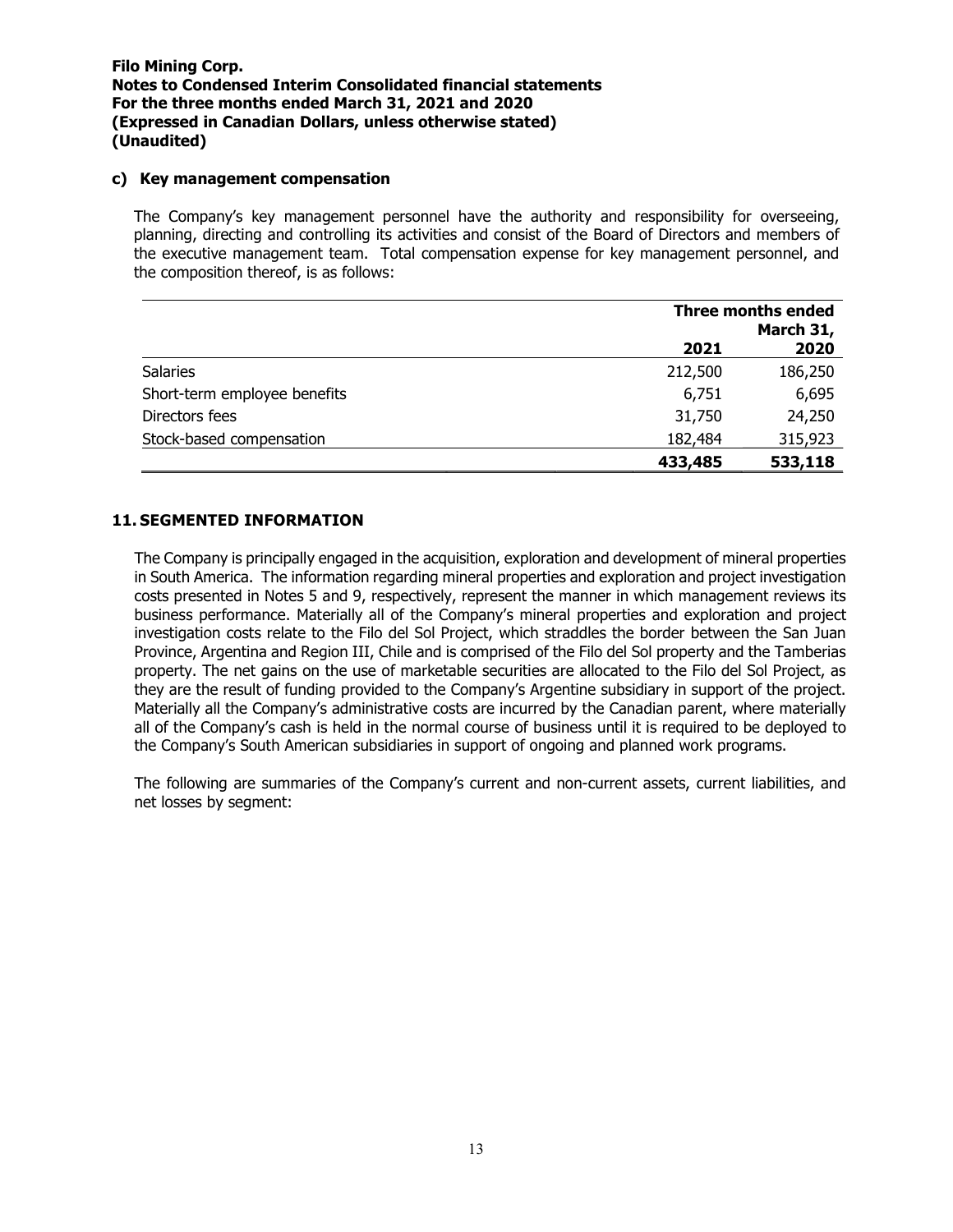| As at        |                            | <b>Filo del Sol</b><br><b>Project</b> | <b>Corporate</b> | Total      |
|--------------|----------------------------|---------------------------------------|------------------|------------|
|              |                            |                                       |                  |            |
| March 31,    | Current assets             | 1,551,394                             | 28,101,319       | 29,652,713 |
| 2021         | Right-of-use asset         | 7,165                                 |                  | 7,165      |
|              | Tax receivable             | 1,497,255                             |                  | 1,497,255  |
|              | Mineral properties         | 8,718,631                             |                  | 8,718,631  |
|              | Total assets               | 11,774,445                            | 28,101,319       | 39,875,764 |
|              |                            |                                       |                  |            |
|              | <b>Current liabilities</b> | 6,270,521                             | 237,654          | 6,508,175  |
|              |                            |                                       |                  |            |
| December 31, | Current assets             | 3,397,742                             | 33,738,619       | 37,136,361 |
| 2020         | Right-of-use asset         | 12,275                                |                  | 12,275     |
|              | Tax receivable             | 1,656,495                             |                  | 1,656,495  |
|              | Mineral properties         | 8,857,401                             |                  | 8,857,401  |
|              | Total assets               | 13,923,913                            | 33,738,619       | 47,662,532 |
|              |                            |                                       |                  |            |
|              | <b>Current liabilities</b> | 3,854,243                             | 256,605          | 4,110,848  |

| <b>Three months</b> |                                               |                                       |           |             |
|---------------------|-----------------------------------------------|---------------------------------------|-----------|-------------|
| ended<br>March 31,  |                                               | <b>Filo del Sol</b><br><b>Project</b> | Corporate | Total       |
|                     |                                               |                                       |           |             |
| 2021                | Exploration and<br>project                    |                                       |           |             |
|                     | investigation<br>Gain on use of<br>marketable | 12,518,738                            |           | 12,518,738  |
|                     | securities<br>General and                     | (2,617,776)                           |           | (2,617,776) |
|                     | administration<br>and other items             | (243,220)                             | 773,690   | 530,470     |
|                     | Net loss                                      | 9,657,742                             | 773,690   | 10,431,432  |
| 2020                | Exploration and<br>project                    |                                       |           |             |
|                     | investigation<br>Gain on use of<br>marketable | 11,940,110                            |           | 11,940,110  |
|                     | securities<br>General and<br>administration   | (743, 190)                            |           | (743, 190)  |
|                     | and other items                               | (222,853)                             | 861,683   | 638,830     |
|                     | Net loss                                      | 10,974,067                            | 861,683   | 11,835,750  |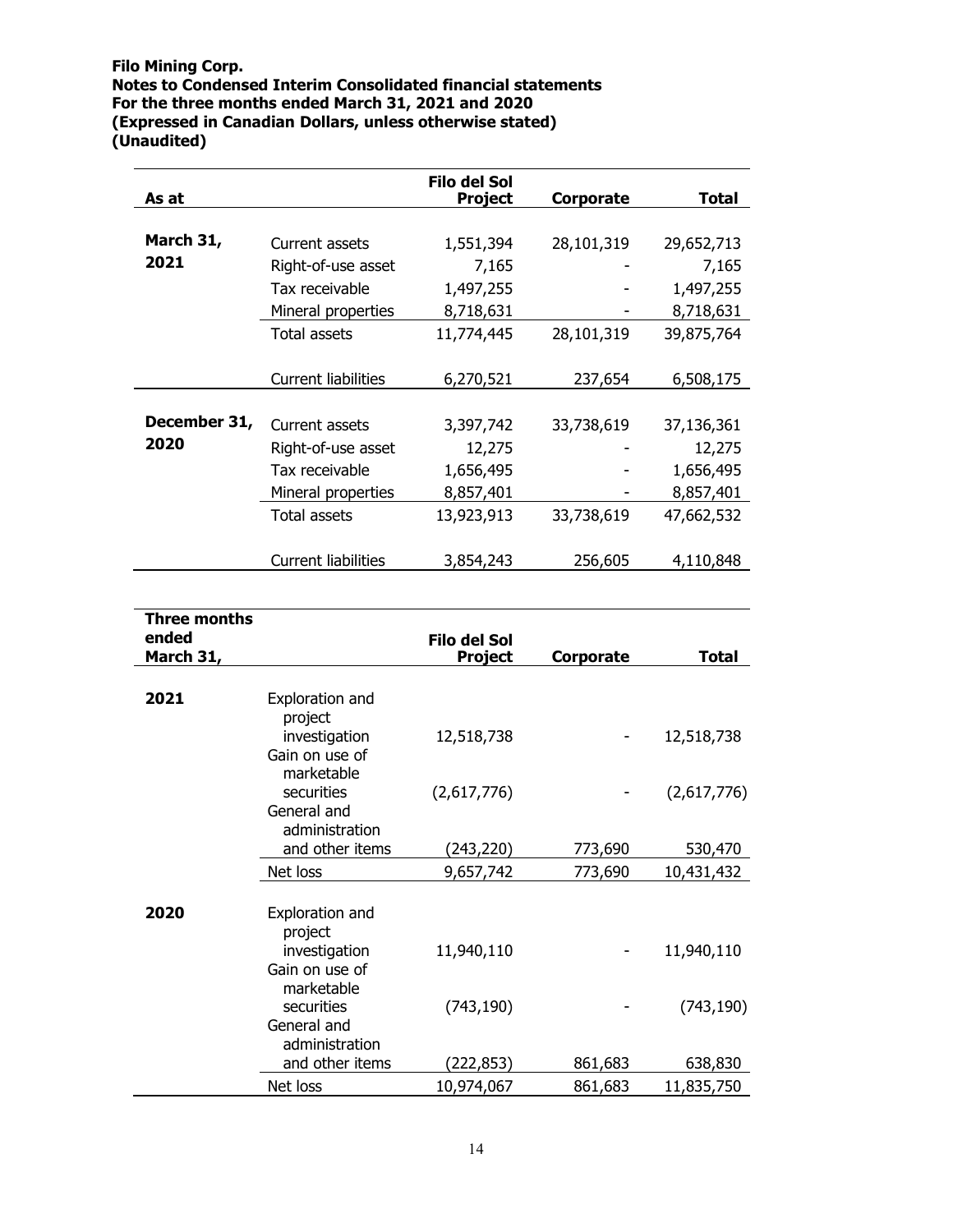#### 12. USE OF MARKETABLE SECURITIES

From time to time, the Company may acquire and transfer marketable securities to facilitate intragroup funding transfers between the Canadian parent and its Argentine operating subsidiary.

The Company does not acquire marketable securities or engage in these transactions for speculative purposes. In this regard, under this strategy, the Company generally uses marketable securities of large and well established companies, with high trading volumes and low volatility. Nonetheless, as the process to acquire, transfer and ultimately sell the marketable securities occurs over approximately several days, some fluctuations are unavoidable.

As the marketable securities are acquired with the intention of a near term sale, they are considered financial instruments that are held for trading, all changes in the fair value of the instruments, between acquisition and disposition, are recognized through profit or loss.

As a result of having utilized this mechanism for intragroup funding for the three months ended March 31, 2021, the Company realized a net gain of \$2,617,776 (2020: \$743,190), comprised of a favorable foreign currency impact of \$3,425,880 (2020: \$830,584) and a trading loss of \$808,104 including the impact of fees and commissions (2020: \$87,394).

# 13. COVID-19 IMPACT AND RESPONSE

On March 11, 2020, the World Health Organization officially declared the global outbreak of the novel coronavirus, COVID-19, a pandemic. The impacts of COVID-19 on global commerce and financial markets to date have been broad and significant.

The Company continues to respond to the COVID-19 pandemic within the framework of internal protocols, and local and national health authority requirements and recommendations. The health and safety of the Company's employees, contractors, visitors, and stakeholders remain Filo Mining's top priority. Since March 2020, the Company has implemented travel restrictions, surveillance, monitoring and response plans to reduce the risk of COVID-19 exposure and outbreak, including health screening of personnel when appropriate.

The Company's current COVID-19 operating protocol has enabled it to undertake a substantial 2020/2021 field program, which it currently plans to extend through May 2021. However, any tightening/retightening of COVID-19-related travel restrictions or new developments in local or national health protocols, particularly in Chile and Argentina, could impact future activities and result in a reduction to the Company's cash expenditures and exploration costs. As of the date of these condensed interim consolidated financial statements, the Company cannot be certain of the impact of the COVID-19 pandemic on its future financial position, results of operations and cash flows.